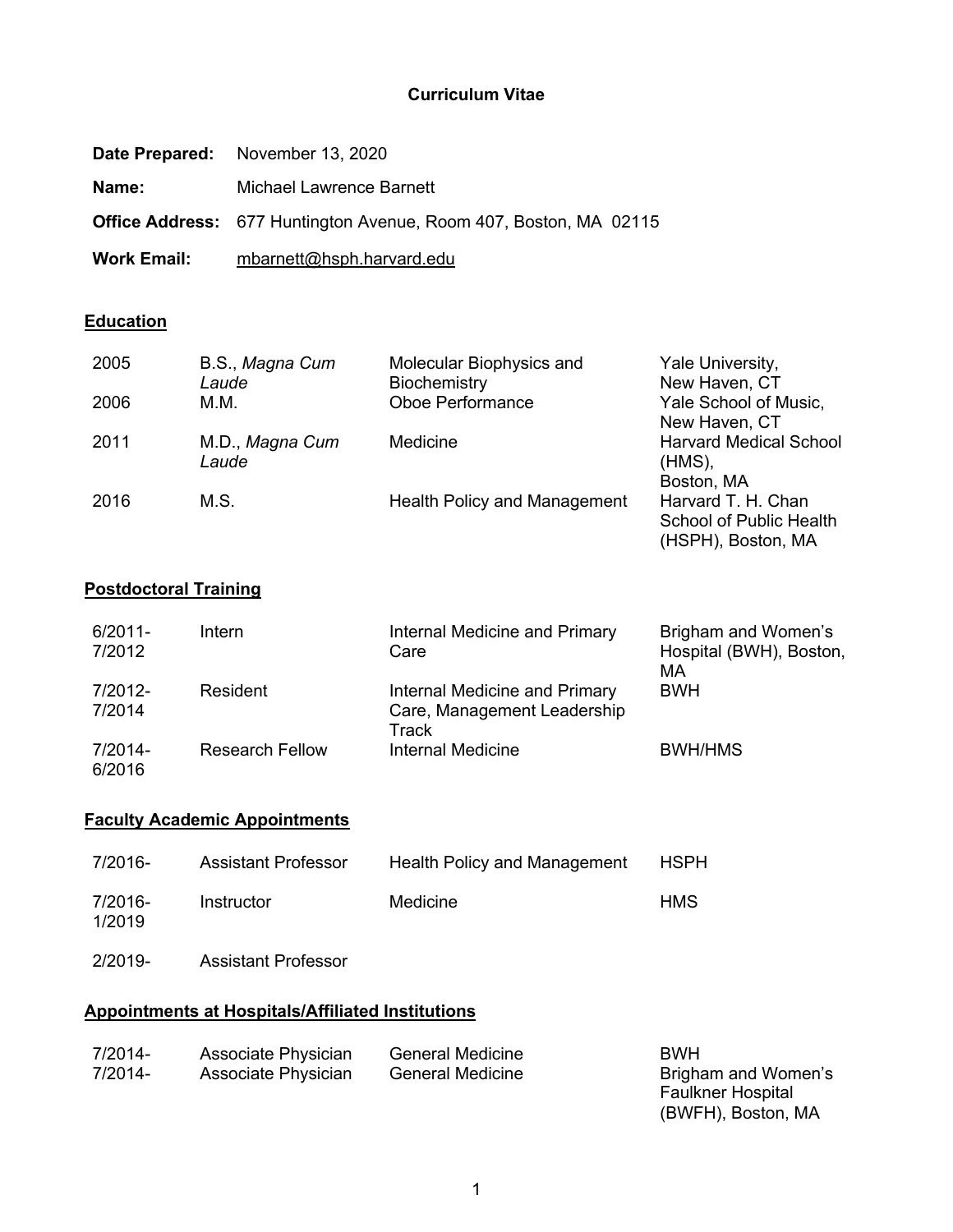## **Other Professional Positions**

| 2010-2017 | Medical Advisor                 | Ginger.io, San Francisco, CA |
|-----------|---------------------------------|------------------------------|
| 2012-2013 | Ad Hoc Consultant               | Kyruus Inc., Boston, MA      |
| -2016     | <b>Associate Faculty Member</b> | Ariadne Labs, Boston, MA     |

# **Committee Service**

## **Local**

| 2009-2010                      | Patient-Doctor III Steering Committee,<br>Member                                                          | <b>HMS</b>                                                             |
|--------------------------------|-----------------------------------------------------------------------------------------------------------|------------------------------------------------------------------------|
| 2010-2011                      | Subcommittee of Scholars in Medicine<br>Curriculum, Member                                                | <b>HMS</b>                                                             |
| 2010-2011                      | <b>Crimson Care Collaborative</b><br>Research/Outcomes Committee, Chair                                   | <b>HMS</b>                                                             |
| 2012-2013                      | Timed Lab Improvement Committee,<br>Member                                                                | <b>BWH</b>                                                             |
| 2013-2014                      | Internal Medicine Residency Information<br>Technology committee, Member                                   | <b>BWH</b>                                                             |
| 2013-2014                      | Pharmacy and Therapeutics Committee,<br>Member                                                            | <b>BWH</b>                                                             |
| 2013-2014<br>2017-             | Clinical Improvement Committee, Member<br>Health Policy and Management MPH<br><b>Admissions Committee</b> | <b>BWH</b><br><b>HSPH</b>                                              |
| <b>Regional</b>                |                                                                                                           |                                                                        |
| 2017-                          | Member, Coalition for the Prevention of<br><b>Medical Errors</b>                                          | Massachusetts Coalition for the<br><b>Prevention of Medical Errors</b> |
| <b>National</b>                |                                                                                                           |                                                                        |
| 2018                           | Member, Medication Management and<br>Opioids Change Package Review Group                                  | Center for Medicare and Medicaid<br><b>Services</b>                    |
| <b>Professional Societies</b>  |                                                                                                           |                                                                        |
| 2010-                          | Society of General Internal Medicine (SGIM)<br>2015-                                                      | Reviewer, Abstract Selection Committee                                 |
| 2010-                          | AcademyHealth<br>2018-                                                                                    | Theme Reviewer, Payment and Delivery                                   |
| 2013-                          | American Medical Association (AMA)                                                                        | <b>Systems Innovation</b>                                              |
| <b>Grant Review Activities</b> |                                                                                                           |                                                                        |

| $2017 -$ | Responsive Research Grant Program<br>2017- | <b>Retirement Research Foundation</b><br>Ad Hoc Reviewer |
|----------|--------------------------------------------|----------------------------------------------------------|
| 2018     | Individual Research Grant Program<br>2018  | <b>Israel Science Foundation</b><br>Ad Hoc Reviewer      |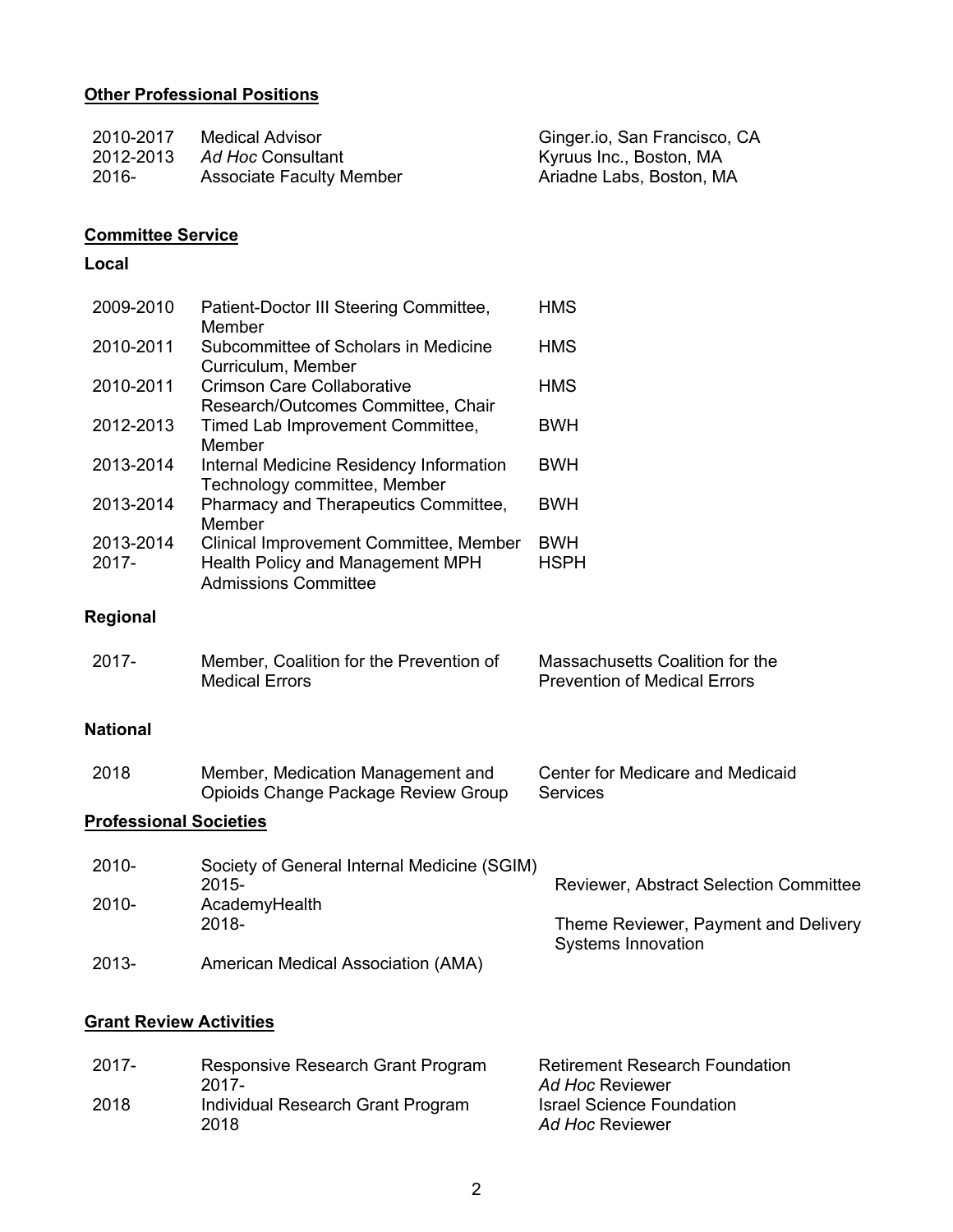2019- Science of Science Program 2019National Science Foundation *Ad Hoc* Reviewer

### **Editorial Activities**

### *Ad hoc* **Reviewer**

**Addiction** American Economic Review American Journal of Epidemiology Annals of Family Medicine Annals of Internal Medicine American Sociological Review British Medical Journal Health Affairs Health Services Research JAMA JAMA Internal Medicine JAMA Network Open JAMA Psychiatry JAMA Surgery Journal of the American Medical Informatics Association Journal of General Internal Medicine Journal of Health Economics Journal of Telemedicine and Telecare Milbank Quarterly Nature Human Behavior Nature Medicine New England Journal of Medicine **Pediatrics** Psychiatric Services Social Science & Medicine

### **Other Editorial Roles**

| 2013-2015 | Assistant Editor | Healthcare: The Journal of Delivery<br>Science and Innovation |
|-----------|------------------|---------------------------------------------------------------|
| 2015-     | Associate Editor |                                                               |

### **Honors and Prizes**

| 2005 | Phi Beta Kappa                                               | <b>Yale University</b>    |                                                                  |
|------|--------------------------------------------------------------|---------------------------|------------------------------------------------------------------|
| 2005 | <b>Bach Society Prize</b>                                    | <b>Yale University</b>    | Outstanding<br>accomplishments in the<br>performing arts at Yale |
| 2009 | 2 <sup>nd</sup> Prize Essay Contest                          | Arnold P. Gold Foundation |                                                                  |
| 2010 | Doris Duke Foundation Clinical<br><b>Research Fellowship</b> | Doris Duke Foundation     |                                                                  |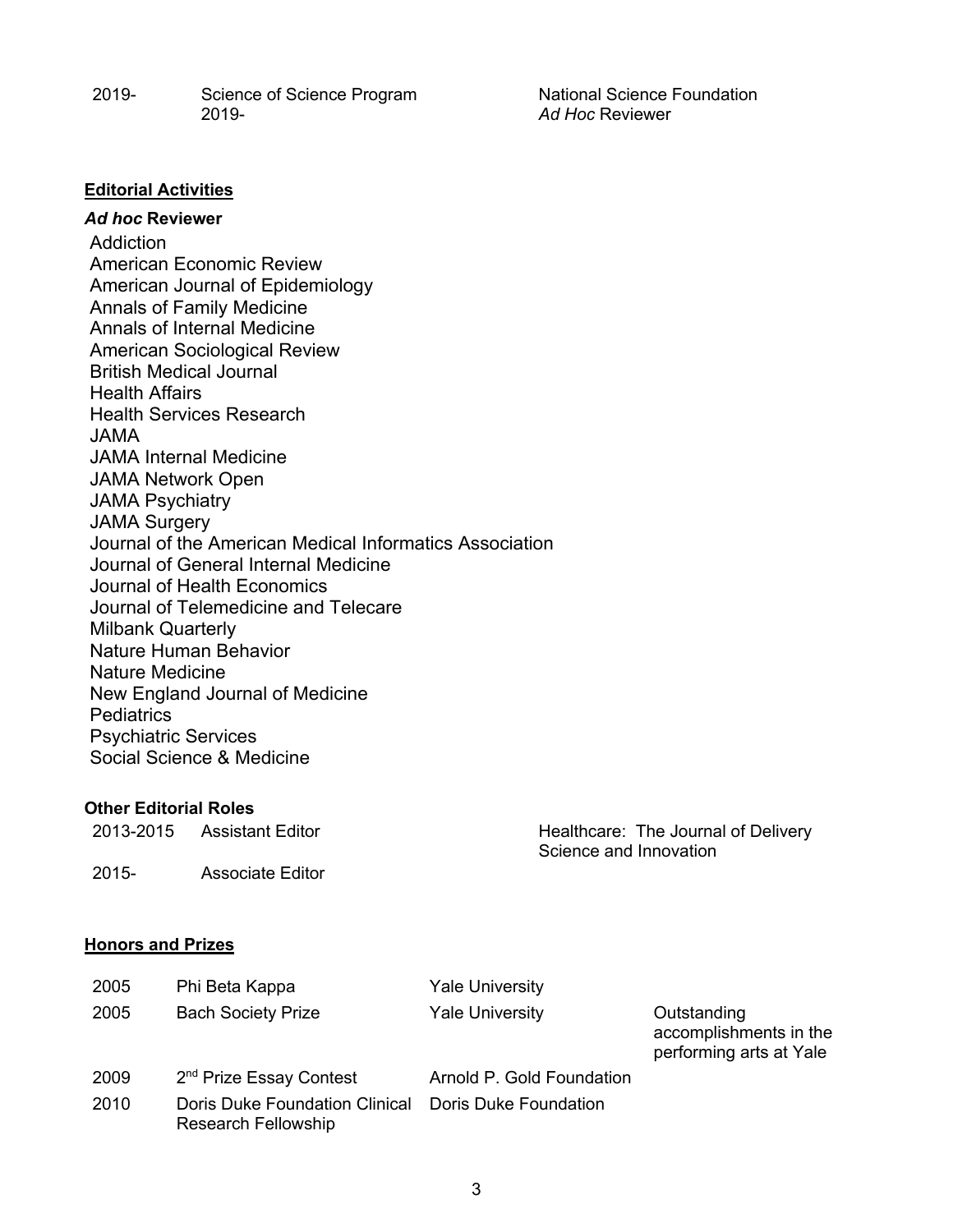| 2011    | Soma Weiss Award                                                       | <b>HMS</b>                                                     | For excellence in research                                                                     |
|---------|------------------------------------------------------------------------|----------------------------------------------------------------|------------------------------------------------------------------------------------------------|
| 2011    | Daniel Ford Research Award                                             | Johns Hopkins Division of<br><b>General Internal Medicine</b>  |                                                                                                |
| 2012    | Martin P. Solomon Primary<br>Care Scholarship Award                    | <b>BWH</b>                                                     |                                                                                                |
| 2017    | Milton W. Hamolsky Jr. Award<br>Winner                                 | Society for General<br><b>Internal Medicine</b>                | For outstanding abstract<br>presentation                                                       |
| 2017    | <b>Best of Annual Research</b><br><b>Meeting Abstract</b>              | AcademyHealth                                                  | Best abstract in "Behavioral"<br>Health" theme                                                 |
| 2018    | <b>Best Published Research</b><br>Paper of 2017                        | Society for General<br><b>Internal Medicine</b>                |                                                                                                |
| 2018-19 | <b>Outstanding Peer Reviewer</b>                                       | <b>Annals of Internal Medicine</b>                             |                                                                                                |
| 2019    | Finalist, 25 <sup>th</sup> Annual Health<br><b>Care Research Award</b> | National Institute for Health<br>Care Management<br>Foundation |                                                                                                |
| 2019    | <b>Best of Annual Reseearch</b><br><b>Meeting Poster</b>               | AcademyHealth                                                  | Best poster in "Improving<br>Quality, Safety and Value"<br>theme                               |
| 2019    | <b>Best of Annual Research</b><br><b>Meeting Abstract</b>              | AcademyHealth                                                  | Best abstract in "Behavioral<br>Health" theme                                                  |
| 2019    | AcademyHealth Publication-of-<br>the-Year Award                        | AcademyHealth                                                  |                                                                                                |
| 2019    | Best of 2019                                                           | Annals of Internal Medicine                                    | One of 10 papers selected<br>by editor-in-chief as "the<br>best of Annals in the past<br>year" |
| 2019    | <b>Outstanding Peer Reviewer</b>                                       | <b>Health Services Research</b>                                |                                                                                                |

# **Report of Funded and Unfunded Projects**

# **Funding Information**

## **Past**

| 2014-2015 | The impact of payment reform on physician referrals, patient flows and health care<br>costs<br>National Institute for Health Care Management [Investigator-Initiated Research Grant]<br>Lead Author and Co-Investigator (PI: Bruce Landon)                                                                                                 |
|-----------|--------------------------------------------------------------------------------------------------------------------------------------------------------------------------------------------------------------------------------------------------------------------------------------------------------------------------------------------|
| 2017      | Evaluating the Blue Shield of California Narcotic Safety Initiative<br>Jointly funded by the California Health Care Foundation and Blue Shield of California<br>PI (\$80,000) [Investigator-Initiated Grant]<br>An evaluation of a set of formulary changes to promote safe narcotic prescribing in on<br>of California's largest insurers |
| 2016-2018 | Evaluating the Los Angeles Department of Health Services eConsult Program<br>Jointly funded by the California Health Care Foundation and Blue Shield Foundation of<br>California                                                                                                                                                           |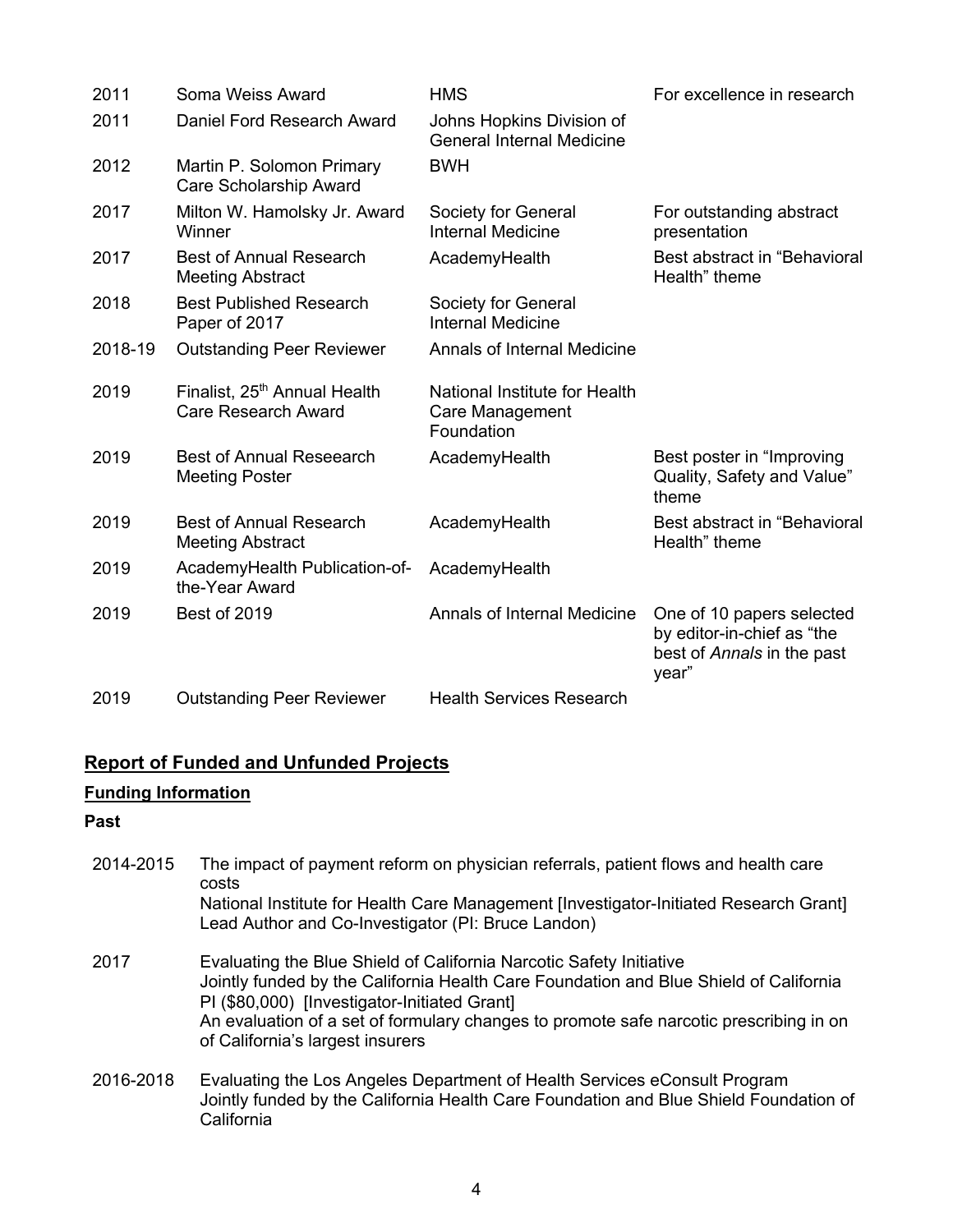Co-PI (\$125,000) (Other PI: Ateev Mehrotra) [Investigator-Initiated Grant] A two-year evaluation of the impact of the eConsult program in the Los Angeles Department of Health Services, the second largest public health system in the US.

### **Current**

| 2018-2020 | Evaluating the NYC Health + Hospitals eConsult Program<br>NYC Health + Hospitals<br>PI (\$85,000) [Investigator-Initiated Grant]<br>A one-year evaluation of the impact of the eConsult program in New York City's Health<br>+ Hospitals, the largest public health system in the US.                                                                                                                                                                                                                                                                         |
|-----------|---------------------------------------------------------------------------------------------------------------------------------------------------------------------------------------------------------------------------------------------------------------------------------------------------------------------------------------------------------------------------------------------------------------------------------------------------------------------------------------------------------------------------------------------------------------|
| 2018-2022 | The Changing Landscape of Post-Acute Care and Health Outcomes for Older Adults<br>K23 - National Institute on Aging<br>PI (\$190,000)<br>This training grant proposes integrated training and research to understand how<br>payment reform influences post-acute care and health outcomes for older adults.                                                                                                                                                                                                                                                   |
| 2018-2020 | Improving Specialty Care Delivery in the Safety Net with Natural Language Processing<br>R21 - National Institute on Minority Health and Disparities<br>Multi-PI (\$130,000) (Co-PI: Timothy Miller, Boston Children's Hospital)<br>In collaboration with safety net systems in Los Angeles, San Francisco and New York<br>City, this proposal aims to enhance delivery of specialty care delivery in safety net<br>health systems by developing natural language processing tools to provide feedback<br>on the specialty being delivered in a health system. |
| 2019-2020 | Evidence-based Approaches to Opioid Epidemic Abatement<br>Laura and John Arnold Foundation<br>Co-Investigator (\$400,000) (PI: Richard Frank)<br>This project is a multi-institute collaboration to review the existing literature on delivery<br>reforms for opioid use disorder and recommended the highest value potential<br>investments for opioid abatement funds from opioid manufacturer lawsuits.                                                                                                                                                    |
| 2019-2024 | Use of prescription opioids and associated adverse patient outcomes following general<br>medical hospitalizations in Medicare<br>R01 - Agency for Healthcare Research and Quality<br>Co-Investigator (\$375,000) (PI: Anupam Jena)<br>This proposal aims to examine the factors influencing opioid prescribing at hospital<br>discharge and its relationship to long-term opioid use and patient outcomes                                                                                                                                                     |
| 2020-2022 | Understanding the Use and Discontinuation of Chronic Opioid Therapy in Older Adults<br>to Guide Opioid Prescribing Policy<br>Research Grant - Retirement Research Foundation<br>Principal Investigator (\$100,000)<br>This grant proposes to study current trends in chronic opioid therapy in older adults,<br>patterns of discontinuation and tapering of chronic opioid therapy and patient outcomes<br>tied to discontinuation.                                                                                                                           |
| 2020-2021 | Reducing antibiotic prescribing through a prioritized vaccination strategy<br><b>Wellcome Trust Fund</b><br>Co-Investigator (\$161,930) (PI: Yonatan Grad)                                                                                                                                                                                                                                                                                                                                                                                                    |

This project proposes to evaluate the association of PCV13 uptake on the recent declines in outpatient antibiotic prescribing in the US and estimate the antibiotic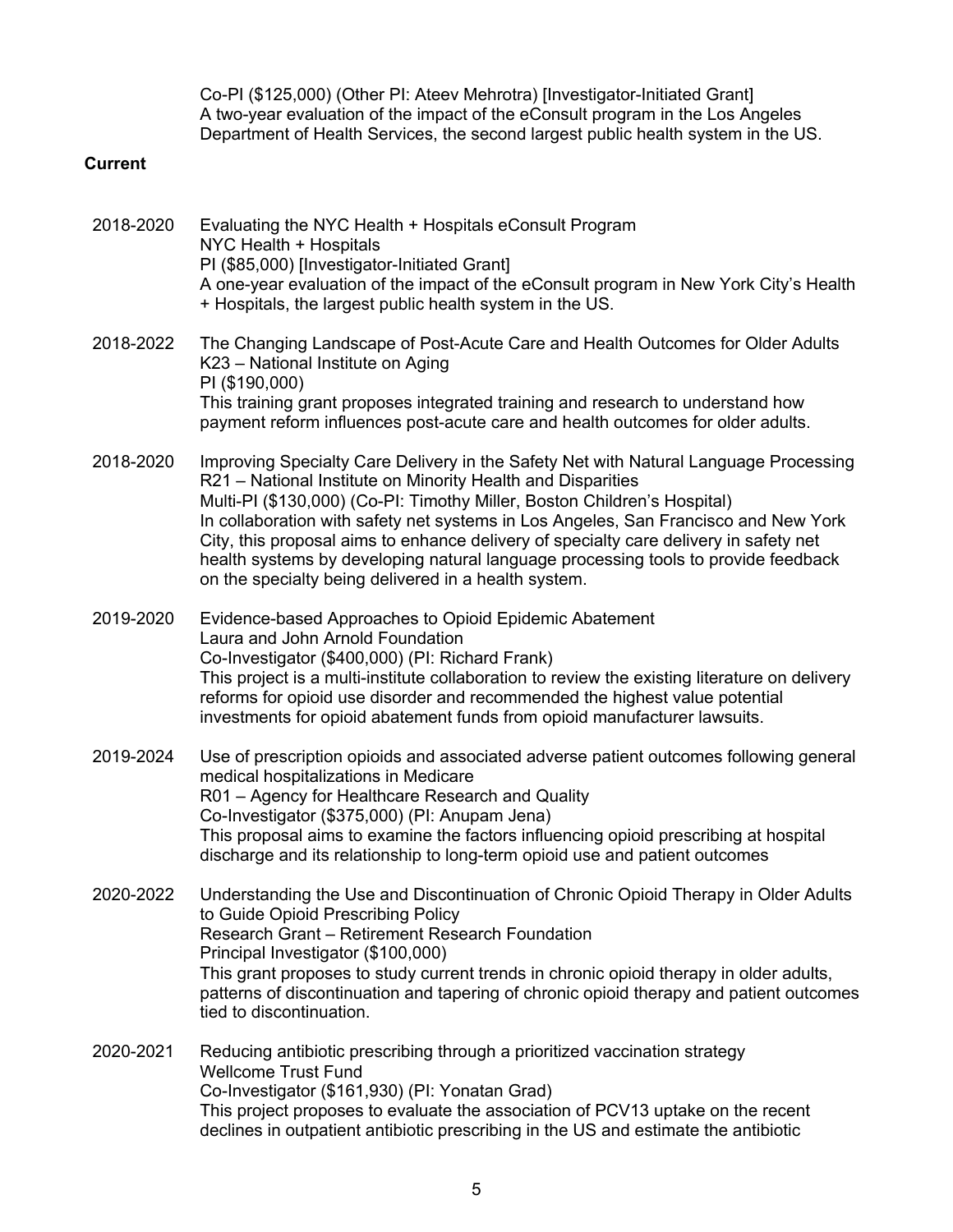prescribing attributable to the most common pathogens and variation by age, demographic, and geography.

- 2020-2021 Understanding drivers of variation in antibiotic prescribing in the US HSPH Acceleration Award Co-Investigator (\$83,000) (PI: Yonatan Grad) This project proposes to define the drivers of temporal and geographic variation in outpatient antibiotic prescribing in the US.
- 2020-2021 Measuring the resilience of nursing homes during COVID-19 HSPH Acceleration Award Principal Investigator (\$100,000) This project proposes to perform a nationally representative survey of SNF executive directors to address this evidence gap. We will measure how SNFs have responded to COVID-19 and the capacity for continued response to inform policy to allocate funds and provide other resources to support implementation and address the critical weaknesses in SNFs' capacity now and in future waves.

#### **Projects Submitted for Funding**

Pending Use of prescription opioids following surgery and associated adverse patient outcomes in older adults R01 – National Institute on Aging Co-Investigator (\$400,000) (PI: Anupam Jena) This proposal aims to examine the factors influencing opioid prescribing at after surgery and its relationship to long-term opioid use and patient outcomes

### **Report of Local Teaching and Training**

#### **Teaching of Students in Courses**

#### **HMS/HSDM/DMS Courses**

| 2015 | Health Care Policy, HC750.0           | <b>HMS</b>                          |
|------|---------------------------------------|-------------------------------------|
|      | 1 <sup>st</sup> year medical students | 8 separate 2-hour tutorial sessions |

#### **Other Harvard University Courses**

| 2018- | HPM 505, Health Care Delivery Reform in<br>the US                       | HSPH                                                        |
|-------|-------------------------------------------------------------------------|-------------------------------------------------------------|
|       | MPH and other Master's Degree students                                  | 2.5 credit course, 16 weeks with 3<br>hours of class weekly |
| 2018  | GHP 555, Management Practices in<br><b>Health Care Delivery</b>         | <b>HSPH</b>                                                 |
|       | Master's level students from in health<br>leadership positions globally | 1.5-hour guest lecture and discussion                       |

#### **Formal Teaching of Residents, Clinical Fellows and Research Fellows (post-docs)**

| 2012 | Pulmonary function tests for the internist | <b>BWH</b>       |
|------|--------------------------------------------|------------------|
|      |                                            | 1.5 hour lecture |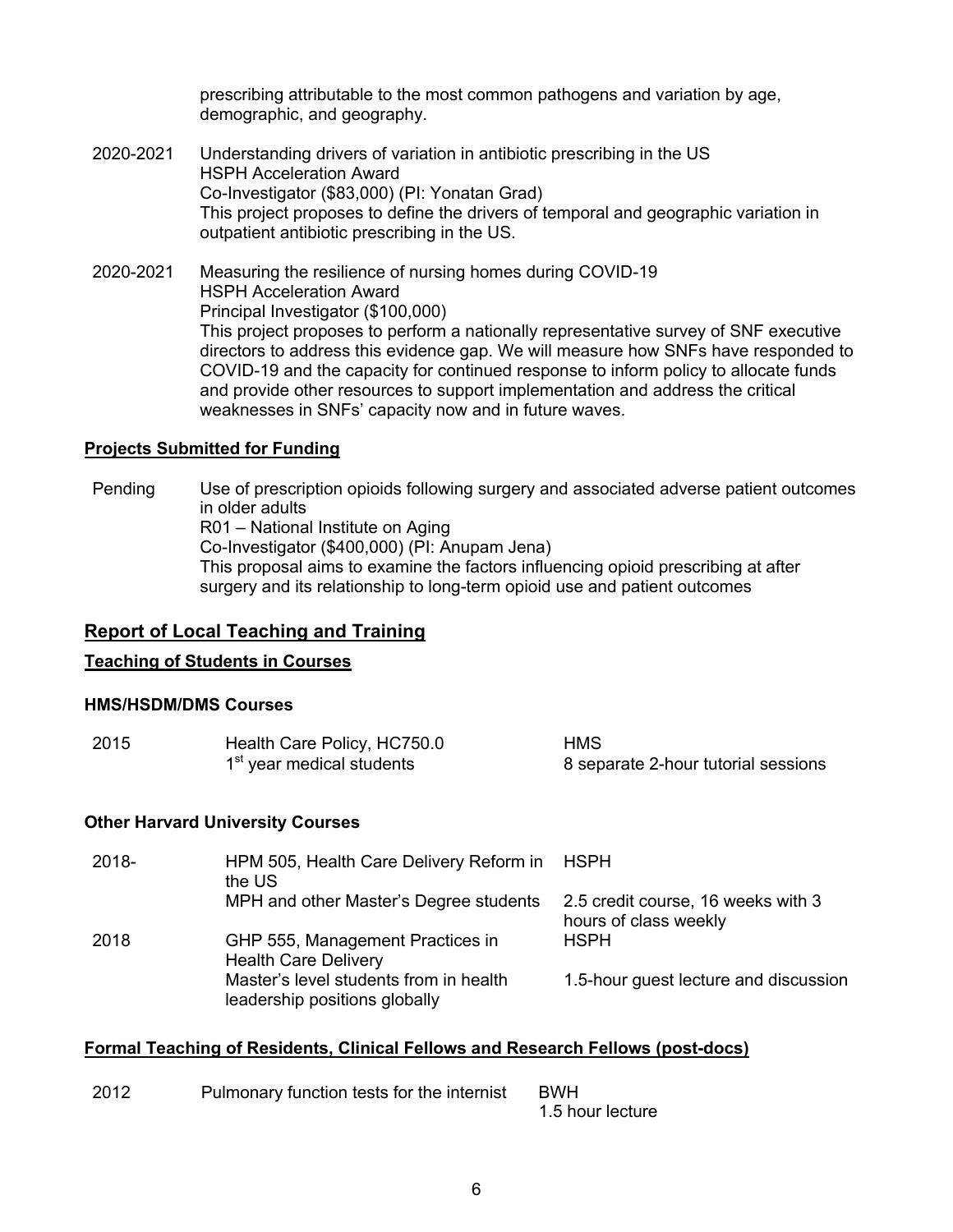| 2013      | Intern curriculum: various clinical topics                      | <b>BWH</b>                              |
|-----------|-----------------------------------------------------------------|-----------------------------------------|
|           | including chest pain, electrolytes and<br>altered mental status | 3 separate 1 hour discussion sections   |
| 2013      | Musculoskeletal medicine for primary                            | <b>BWH</b>                              |
|           | care: the ankle                                                 | 0.5 hour lecture                        |
| 2013      | Morning reports: various clinical topics                        | <b>BWH</b>                              |
|           | including endocarditis, hypercalcemia,<br>and ARDS              | 3 separate 1 hour lectures              |
| 2014      | The medical neighborhood: how to make                           | <b>BWH</b>                              |
|           | care coordination a reality                                     | 1 hour lecture                          |
| 2015      | Clinical epidemiology: quasi-experimental                       | <b>BWH</b>                              |
|           | methods                                                         | 1 hour lecture                          |
| 2017      | IM Residency Management Leadership                              | <b>BWH</b>                              |
|           | Track Lecture: Understanding physician                          | 1 hour lecture                          |
|           | prescribing of opioids                                          |                                         |
| 2016-2018 | Journal Club for primary care residents                         | <b>BWH</b>                              |
|           |                                                                 | 1 hour lecture                          |
| 2019      | Noon Conference Lecture: The role of                            | <b>BWH</b>                              |
|           | physicians in the opioid crisis                                 | 1 hour lecture                          |
| 2020      | Opioid prescribing and the opioid crisis                        | Partners Center of Excellence in Health |
|           |                                                                 | <b>Policy Certificate Course</b>        |
|           |                                                                 | 1 hour lecture                          |

### **Clinical Supervisory and Training Responsibilities**

| 2011-2014 | Internal medicine resident, BWH      | 30 weeks a year    |
|-----------|--------------------------------------|--------------------|
| -2016     | Primary care clinical preceptor, BWH | 8-16 hours monthly |

#### **Laboratory and Other Research Supervisory and Training Responsibilities**

2010-2013 Non-resident pre-medical tutor, Cabot House, Harvard University Regular mentorship for 6 months

#### **Informally Supervised Trainees and Faculty:**

- 2017-2018 Scott Olesen, PhD / Scientific Director at OpenBiome. Career stage: post-doctoral fellow at HSPH. Accomplishments: Two first-author peer-reviewed manuscripts in BMJ and eLife describing antibiotic use in the US and association with antibiotic resistance.
- 2017-2019 Adrian Mosqueira, MA / Graduate student at Harvard University. Mentored on firstauthor paper examining physician compensation and association with quality of care. Accepted at Inquiry.
- 2017-2019 Sumit Agarwal, MD / General internal medicine fellow, HMS and BWH. Mentored on two first-author papers on new primary billing codes in Medicare. One published in JAMA, second in Health Affairs.
- 2017- Tamara Beetham, BA / Master's student at HSPH. Mentored on 3 first-author papers on addiction treatment at JAMA, Annals of Internal Medicine and one under revision at Health Affairs. Winner of Best of ARM abstract award from AcademyHealth. Now graduate student at Yale SPH.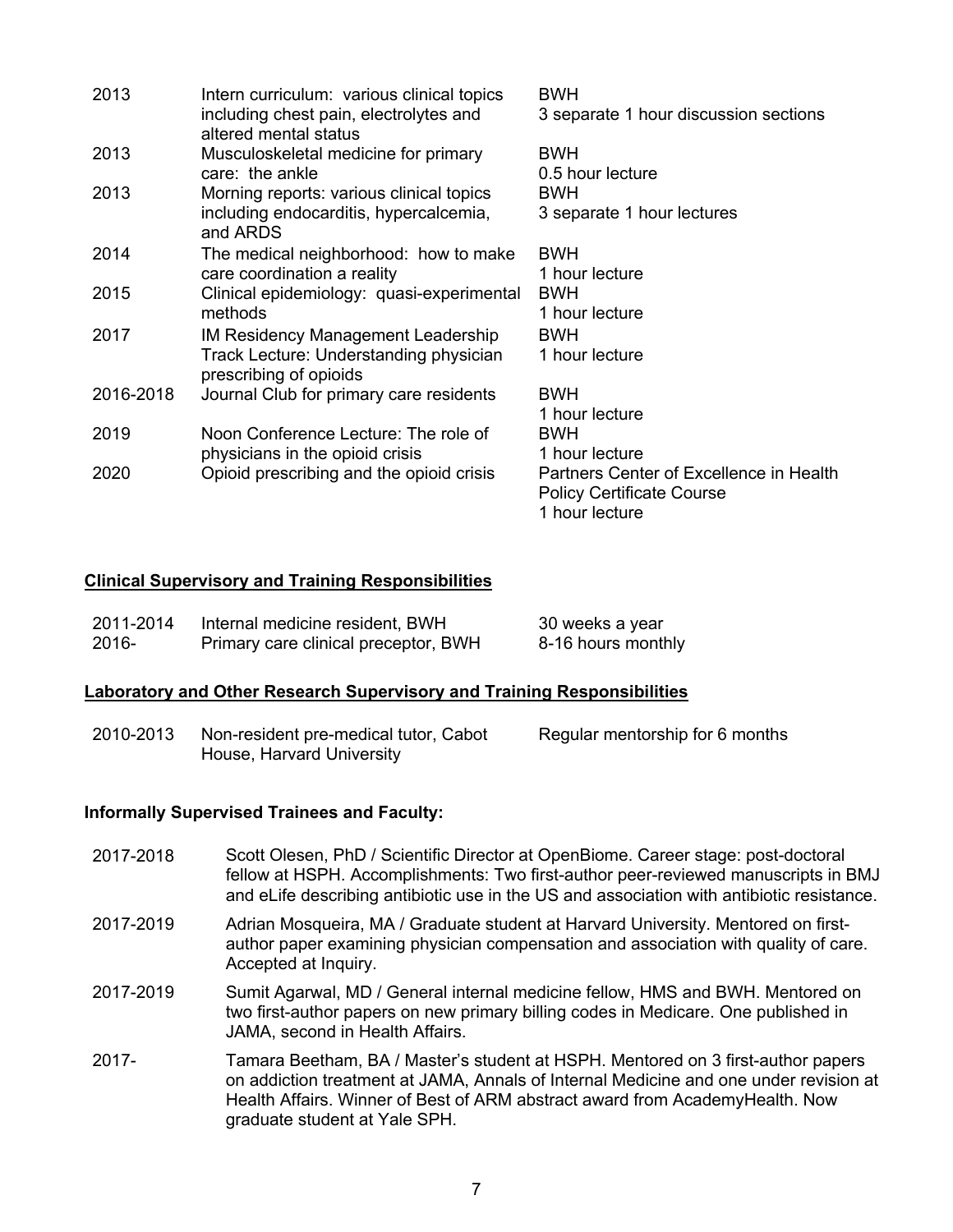- 2019- Adrienne Sabety, PhD / Graduate student at FAS. Mentored on first-author paper on PCP exit and care outcomes. Also contributed to RRF grant proposal which was award. One paper under review. Now assistant professor at Notre Dame University.
- 2019- Regan Bergmark, MD / Associate Surgeon, Division of Otolaryngology, BWH. Serving as a mentor on K08 application to AHRQ.

### **Formal Teaching of Peers**

*No presentations below were sponsored by outside entities.*

| 2017-2018 | "Update in Health Policy"<br>Office Practice of Primary Care Medicine, HMS                                                   | Single Presentation,<br>Boston, MA    |
|-----------|------------------------------------------------------------------------------------------------------------------------------|---------------------------------------|
| 2018      | "Understanding Physician Opioid Prescribing",<br>Treating Addictions Annual CME Course, HMS and<br>Cambridge Health Alliance | Single Presentation,<br>Cambridge, MA |

### **Formally Mentored Harvard Medical, Dental and Graduate Students:**

- 2020- Xiyu "Grace" Ding / Master's student at HSPH. Served as a member of Master's thesis committee
- 2020- Nazleen Khan / PhD candidate in Population Health Sciences (Epidemiology) at HSPH. Member of Dissertation Committee.

### **Local Invited Presentations**

*No presentations below were sponsored by outside entities.*

| 2014 | Ginger.io: Improving chronic disease management with mobile technology/Invited<br>lecture                                                                             |
|------|-----------------------------------------------------------------------------------------------------------------------------------------------------------------------|
|      | BWH Center for Patient Safety Research and Practice, Executive Council Meeting,<br>Boston, MA                                                                         |
| 2017 | Specialty Care in the Safety Net/Grand Rounds<br>Cambridge Health Alliance, Cambridge, MA                                                                             |
| 2017 | Understanding Physician Opioid Prescribing/Grand Rounds<br>Center for Addiction Medicine, Massachusetts General Hospital (MGH), Boston, MA                            |
| 2018 | Opioid Prescribing and the Opioid Crisis in the US/Invited lecture<br>Harvard Kennedy School Healthcare Policy Leadership Conference, Cambridge, MA                   |
| 2019 | Understanding Health Care Delivery in the US<br>Harvard Advanced Leadership Institute, Cambridge, MA                                                                  |
| 2019 | Bundled Payments for Joint Replacement/Grand Rounds<br>Brigham and Women's Faulkner Hospital                                                                          |
| 2019 | Opioid Prescribing and the Opioid Crisis in the US/Invited seminar<br>Beth Israel Deaconess Medical Center (BIDMC), Smith Center for Outcomes<br>Research, Boston, MA |
| 2020 | Exploring Specialty Care Delivery in the US/Grand rounds<br>Department of Allergy, Massachusetts General Hospital, Boston, MA                                         |
| 2020 | Examining Opioid Use Disorder Treatment with Secret Shopper Surveys                                                                                                   |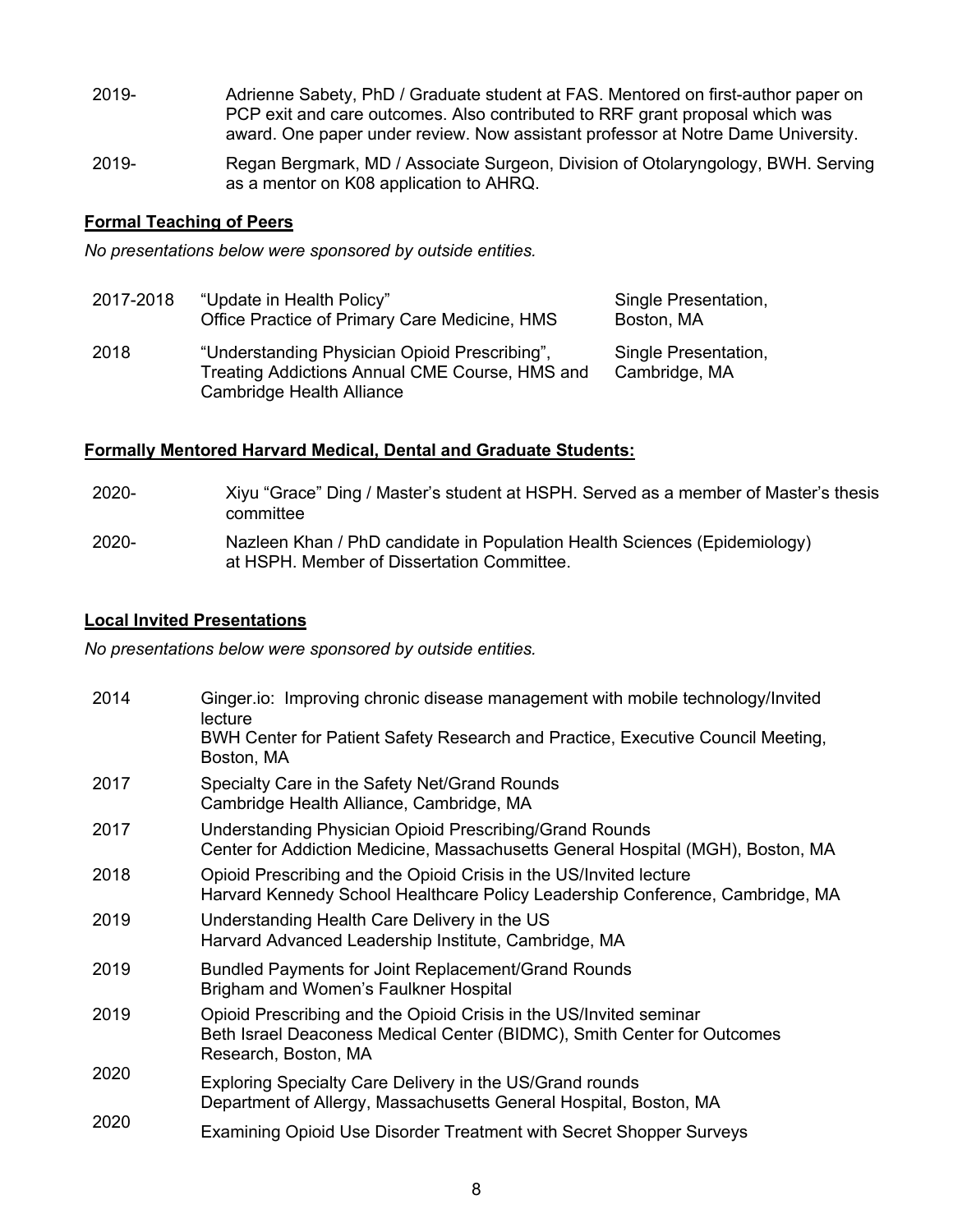Division of Health Policy and Insurance Research, Harvard Pilgrim Health Care Institute, Boston, MA

### **Local Abstract Oral Presentations**

2011 Physician networks are associated with the cost of intensity of care in US hospitals Soma Weiss Research Day, HMS

## **Report of Regional, National and International Invited Teaching and Presentations**

#### **Invited Presentations and Courses**

*No presentations below were sponsored by outside entities.*

## **Regional**

| 2011 | Mapping physician networks and healthcare delivery in US hospitals/Invited oral<br>presentation<br>Social Networks and Healthcare Summit 2011, Cambridge, MA                   |
|------|--------------------------------------------------------------------------------------------------------------------------------------------------------------------------------|
| 2011 | Creativity in music and medicine/Invited lecture<br>Cultivating Humanism: A Symposium on Medicine and the Arts, Massachusetts<br>Medical Society, Cambridge, MA                |
| 2011 | Mapping physician networks with self-reported and administrative data/Invited oral<br>presentation<br>SGIM New England Regional Conference, Boston, MA                         |
| 2012 | Mapping physician networks and healthcare delivery in US hospitals/Invited lecture<br>RAND Corporation, Boston, MA                                                             |
| 2015 | Validating the Master Patient Index in the Massachusetts All Payer Claims<br>Database/Invited lecture<br>Center for Health Information and Analysis, Boston, MA                |
| 2015 | Implementation of an electronic referral system in a large academic medical<br>center/Plenary Session<br>SGIM New England Regional Conference, Boston, MA                      |
| 2017 | Day of the Week and Physician Decision Making/Invited oral presentation<br>SGIM New England Regional Conference, Boston, MA                                                    |
| 2017 | Understanding Physician Opioid Prescribing/Grand Rounds<br>MetroWest Medical Center, Framingham, MA                                                                            |
| 2018 | Insurance turnover, care fragmentation and emergency department utilization in<br>Massachusetts/Invited Guest Lecture<br>Massachusetts Department of Public Health, Boston, MA |
| 2019 | Opioid Prescribing and the Opioid Crisis in the US/Invited seminar<br>Department of Quantitative Health Sciences, University of Massachusetts Medical<br>School (UMMS)         |
|      |                                                                                                                                                                                |

## **National**

| 2010 | Physicians networks are associated with the cost and intensity of care in US<br>hospitals/Invited oral presentation<br>NetSci 2010, Cambridge, MA |
|------|---------------------------------------------------------------------------------------------------------------------------------------------------|
| 2011 | Mapping physician networks with self-reported and administrative data/Invited oral<br>presentation                                                |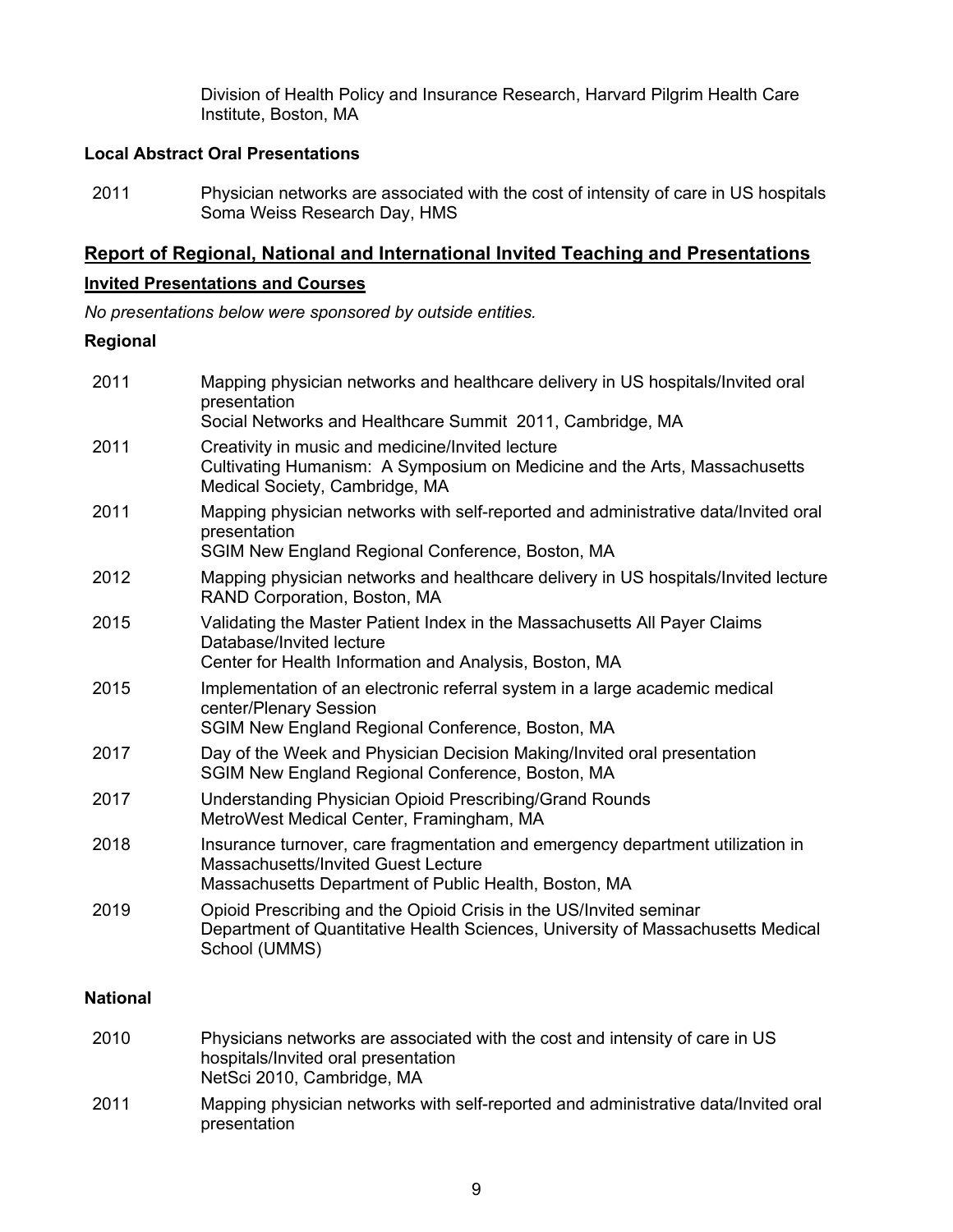|      | SGIM Annual Conference, Phoenix, AZ                                                                                                                                                                                           |
|------|-------------------------------------------------------------------------------------------------------------------------------------------------------------------------------------------------------------------------------|
| 2011 | Research models and quality assessment in student clinics/Invited oral presentation<br>Society for Free Student-Run Clinics Annual Conference, Houston, TX                                                                    |
| 2014 | Understanding variation in PCP referral patterns in a large multispecialty practice<br>group/Invited oral presentation<br>SGIM Annual Conference, San Diego, CA                                                               |
| 2015 | Insurance turnover, care fragmentation and emergency department utilization in<br>Massachusetts, 2011-2012/Invited oral presentation<br>SGIM Annual Conference, Toronto, ON                                                   |
| 2015 | Insurance turnover care fragmentation and emergency department utilization in<br>Massachusetts, 2011-2012/Invited oral presentation<br>AcademyHealth Annual Research Meeting, Minneapolis, MN                                 |
| 2015 | Contributions of patients' clinical and social characteristics to difference in hospital<br>readmission rates/Invited oral presentation<br>AcademyHealth Annual Research Meeting, Minneapolis, MN                             |
| 2017 | Los Angeles Safety-Net Program eConsult System was rapidly adopted and<br>decreased wait times to see specialists/ Invited oral presentation<br>Health Affairs Delivery System Innovation Issue Press Briefing, Washington DC |
| 2017 | Widespread adoption of electronic specialty referrals in a large safety-net system<br>enables rapid access to specialty care/Invited oral presentation<br>SGIM Annual Conference, Washington, DC                              |
| 2017 | Patient mortality during unannounced accreditation surveys at US hospitals/Invited oral<br>presentation<br>AcademyHealth Annual Research Meeting, New Orleans, LA                                                             |
| 2017 | Day of the Week and Physician Decision Making/Invited oral presentation<br>AcademyHealth Annual Research Meeting, New Orleans, LA                                                                                             |
| 2017 | Emergency physician opioid prescribing patterns and risk of long-term use/Invited<br>lecture<br>Collaborative for Effective Prescription Opioid Policies (CEPOP) Steering Committee<br>Meeting, Washington, DC                |
| 2018 | A California Health Plan's Opioid Formulary Change Led to a Reduction in Initiation of<br>Extended-Release Opioids/Invited oral presentation<br>SGIM Annual Conference, Denver, CO                                            |
| 2018 | Diffusion of telemedicine in a large commercially insured population/Invited oral<br>presentation<br>SGIM Annual Conference, Denver, CO                                                                                       |
| 2018 | A California Health Plan's Opioid Formulary Change Led to a Reduction in Initiation of<br>Extended-Release Opioids /Invited oral presentation<br>AcademyHealth Annual Research Meeting, Seattle, WA                           |
| 2018 | Diffusion of telemedicine in a large commercially insured population/Invited oral<br>presentation<br>AcademyHealth Annual Research Meeting, Seattle, WA                                                                       |
|      | SGIM Annual Conference, Washington, DC                                                                                                                                                                                        |
| 2018 | Implementing eConsult in the Safety Net: What is the Frontline Impact?/Invited lecture<br>New York City Health + Hospitals Office of Population Health, New York City, NY                                                     |
| 2019 | Appointment Timing and Opioid Prescribing/Invited oral presentation<br>SGIM Annual Conference, Washington, DC                                                                                                                 |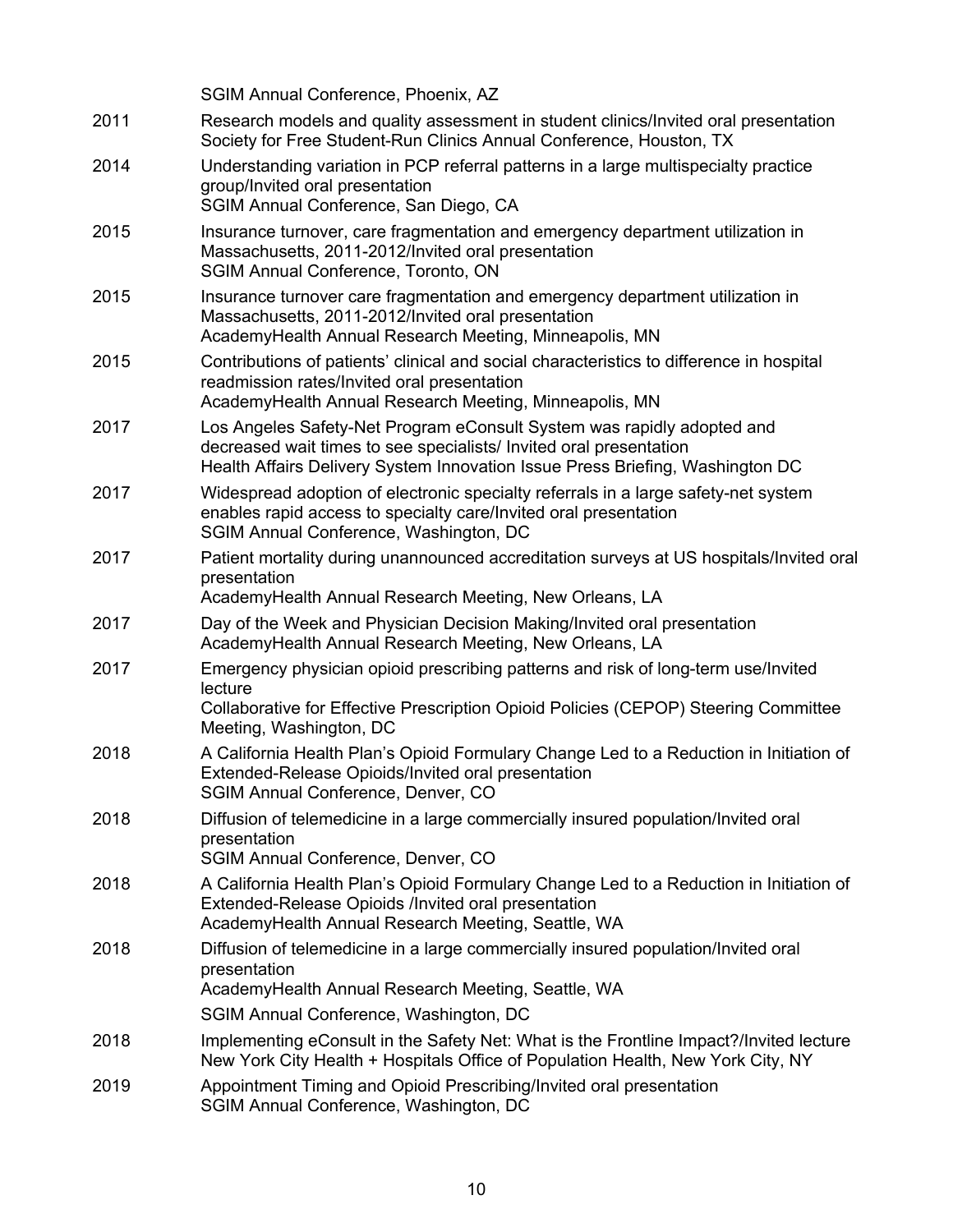| 2019 | An Audit Survey of Access to Office-Based Buprenorphine Treatment in States with<br>High Rates of Opioid-Related Mortality/Invited oral presentation<br>SGIM Annual Conference, Washington, DC                                                                         |
|------|------------------------------------------------------------------------------------------------------------------------------------------------------------------------------------------------------------------------------------------------------------------------|
| 2019 | Expanding Supply of Medication Assisted Treatment to Underserved Areas:<br>Buprenorphine Waivers for Advanced Practice Providers/Invited oral presentation<br>SGIM Annual Conference, Washington, DC                                                                   |
| 2019 | Two-Year Evaluation of Mandatory Bundled Payments for Joint Replacement in<br>Medicare/Invited oral presentation<br>AcademyHealth Annual Research Meeting, Washington, DC                                                                                              |
| 2019 | Two-Year Evaluation of Mandatory Bundled Payments for Joint Replacement in<br>Medicare/Invited oral presentation<br>Conference of the American Society of Health Economists, Washington, DC                                                                            |
| 2019 | Opioid Prescribing and the Opioid Crisis in the US/Invited presentation<br>Opioids: Policy to Practice, Ypsilanti, MI                                                                                                                                                  |
| 2019 | An Audit Survey of Access to Office-Based Buprenorphine Treatment in States with<br>High Rates of Opioid-Related Mortality/Invited oral presentation<br>Collaborative for Effective Prescription Opioid Policies (CEPOP) Steering Committee<br>Meeting, Washington, DC |
| 2019 | Case Study: Use Case Applications of Data in Value-Based Care Programs/Invited<br>panelist<br>AcademyHealth Health Data Leadership Initiative Meeting, Washington, DC                                                                                                  |
| 2019 | Adoption of Buprenorphine Waivers by Advanced Practice Providers Highest in Rural<br>Areas with Expanded Scope of Practice/ Invited oral presentation<br>Health Affairs Rural Health Issue Press Briefing, Washington DC                                               |
| 2019 | Trends and Natural Experiments in Fragmentation of Care in the US/ Invited Grand<br>Rounds<br>Center for Medicare and Medicare Innovation, Washington DC                                                                                                               |
| 2020 | The role of telemedicine and eConsults in the COVID-19 era/ Invited webinar speaker<br>The E-Consult Workgroup                                                                                                                                                         |
| 2020 | What is the role of telemedicine post- COVID-19?/ Invited webinar speaker<br>Planned Parenthood Federation of America Leadership Seminar                                                                                                                               |
| 2020 | Trends in Utilization of Telemedicine among Rural Medicare Beneficiaries, 2010 to<br>2019 / Invited speaker, AcademyHealth Annual Research Meeting, Virtual Meeting                                                                                                    |

# **Report of Clinical Activities and Innovations**

## **Current Licensure and Certification**

- 2013 Massachusetts Medical License
- 2014 Board Certified in Internal Medicine, American Board of Internal Medicine

# **Practice Activities**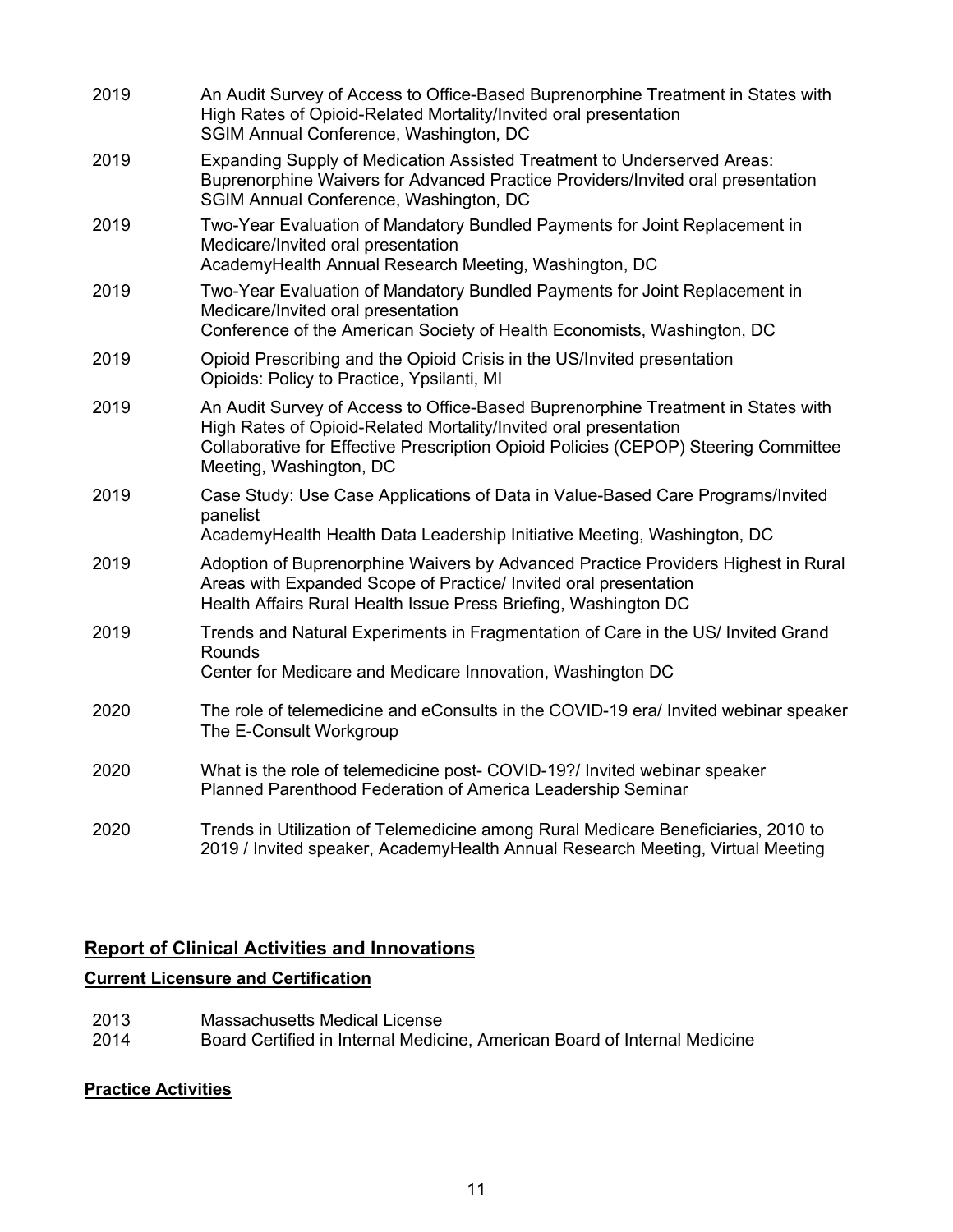| $2011 -$ | <b>Ambulatory Primary</b><br>Care | Brigham and Women's Advanced<br><b>Primary Care Associates, South</b> | 2 sessions per week    |
|----------|-----------------------------------|-----------------------------------------------------------------------|------------------------|
|          |                                   | Huntington, Boston, MA                                                |                        |
| $2014 -$ | Hospitalist                       | <b>BWFH</b>                                                           | 1-2 sessions per month |

## **Report of Technological and Other Scientific Innovations**

| <b>US Patent</b>   | Method of using Physician Social Networks Based on Common Patients to      |
|--------------------|----------------------------------------------------------------------------|
| Application        | Predict Cost and Intensity of Care in Hospitals                            |
| #20,130,073,313,   | Developed as primary inventor a new method for assessing physician social  |
| filed July 8, 2011 | networks that was licensed and used by start-up ActivateNetworks (acquired |
|                    | 2015)                                                                      |

## **Report of Education of Patients and Service to the Community**

*No presentations below were sponsored by outside entities.*

### **Activities**

| 2008-2013 | Community Engagement Committee, Chair, Longwood Symphony Orchestra                                                                                                                                                                                                                         |
|-----------|--------------------------------------------------------------------------------------------------------------------------------------------------------------------------------------------------------------------------------------------------------------------------------------------|
| 2009-2012 | Member, Board of Trustees, Longwood Symphony Orchestra                                                                                                                                                                                                                                     |
| 2012-2015 | Vice Chair, Board of Trustees, Longwood Symphony Orchestra                                                                                                                                                                                                                                 |
| $2015 -$  | Chair, Board of Trustees, Longwood Symphony Orchestra<br>Served as member since 2009 and chair since 2015 for the Longwood Symphony<br>Orchestra, an orchestra of medical professionals in Boston that holds each concert as<br>a benefit for a local underserved non-profit organization. |
| 2017-2019 | Examining Physician Prescribing of Opioids, Research Talk for Lay Audience<br>Summer "Hot Topics" Lecture Series, HSPH, Boston, MA                                                                                                                                                         |

### **Educational Material for Patients and the Lay Community**

### *Books, monographs, articles and presentations in other media*

| 2017 | Long-term opioid addiction can start in the<br>ER                                | $Op-Ed$          | <b>Los Angeles Times</b>                 |
|------|----------------------------------------------------------------------------------|------------------|------------------------------------------|
| 2017 | When Clinicians Know They're Being<br><b>Watched, Patients Fare Better</b>       | <b>Blog Post</b> | <b>Harvard Business</b><br><b>Review</b> |
| 2017 | How Health Care Providers Can Help End<br>the Overprescription of Opioids        | <b>Blog Post</b> | <b>Harvard Business</b><br><b>Review</b> |
| 2018 | The Link Between August Birthdays and<br>ADHD                                    | $Op-Ed$          | <b>New York Times</b>                    |
| 2020 | Need to see a health care provider during<br>coronavirus? Here's what to do next | $Op-Ed$          | <b>CNN</b>                               |
| 2020 | What we need to know before we can end<br>social distancing                      | $Op-Ed$          | <b>Washington Post</b>                   |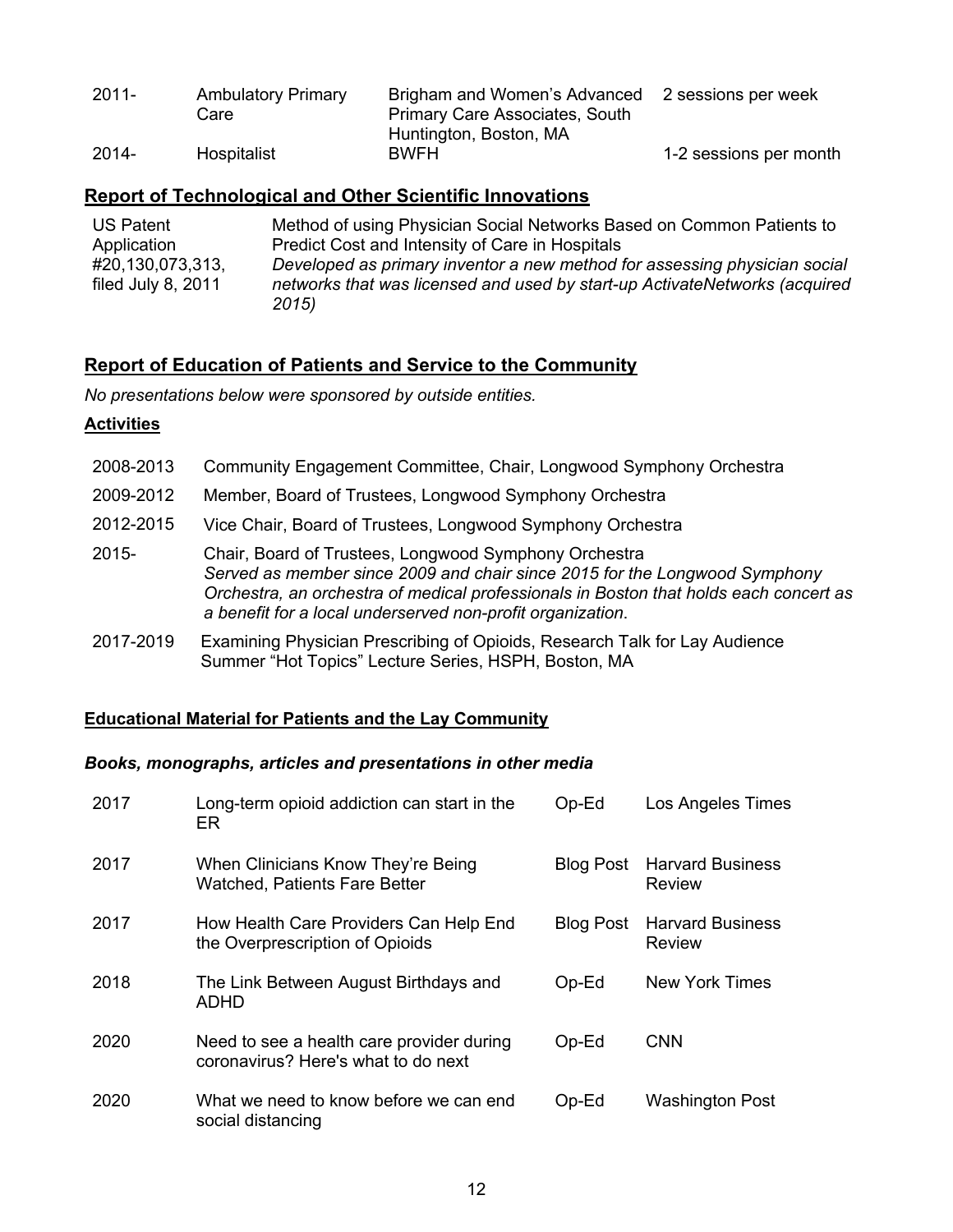| 2020 | After the pandemic, visiting the doctor will<br>never be the same. And that's fine.     | $Op-Ed$ | <b>Washington Post</b>   |
|------|-----------------------------------------------------------------------------------------|---------|--------------------------|
| 2020 | Covid-19 is ravaging nursing homes. We're<br>getting what we paid for                   | $Op-Ed$ | <b>Washington Post</b>   |
| 2020 | A second, hidden pandemic will follow covid-<br>19. We need to plan for it.             | Op-Ed   | <b>Washington Post</b>   |
| 2020 | We allowed coronavirus to ravage nursing<br>homes. But there's still time to save lives | $Op-Ed$ | <b>Los Angeles Times</b> |

# **Recognition**

*Selected Media Coverage*

| 2012 | Archives manuscript on trends in referral patterns                                      | New York Times, Washington<br>Post, Health Affairs Blog                  |
|------|-----------------------------------------------------------------------------------------|--------------------------------------------------------------------------|
| 2013 | JAMA manuscript on trends in antibiotics for sore<br>throat                             | CNN, NPR, Boston Globe                                                   |
| 2014 | JAMA IM manuscript on trends in antibiotics for<br>bronchitis                           | LA Times, USA Today,<br><b>Businessweek</b>                              |
| 2015 | JAMA IM manuscript on patient characteristics and<br>readmission rates                  | Washington Post, Reuters,<br>Vox.com                                     |
| 2016 | BMJ manuscript on adverse outcomes during EHR<br>implementation                         | POLITICO, STAT, NEJM<br><b>Journal Watch</b>                             |
| 2017 | NEJM manuscript on opioid prescribing and risk of<br>long term use                      | NY Times, LA Times,<br>Washington Post, Reuters, Fox<br>News, Time, STAT |
| 2017 | JAMA IM manuscript on patient mortality during<br>accreditation surveys                 | NY Times, Fox News, STAT,<br>Medscape, US News and World<br>Report       |
| 2017 | JAMA IM manuscript on low-value service use in the<br>safety-net                        | NY Times, Forbes                                                         |
| 2017 | JAMA IM manuscript on patient satisfaction in<br>Medicaid                               | NY Times, Washington Post,<br>NPR, Forbes, CNN                           |
| 2017 | NEJM manuscript on opioid prescribing and policy<br>evaluation                          | Boston Globe, POLITICO                                                   |
| 2018 | CNN story on opioid manufacturer payments to<br>physicians and prescribing patterns     | <b>CNN</b>                                                               |
| 2018 | JAMA Psychiatry study on peer comparison letter<br>trial for quetiapine overprescribing | NPR, POLITICO                                                            |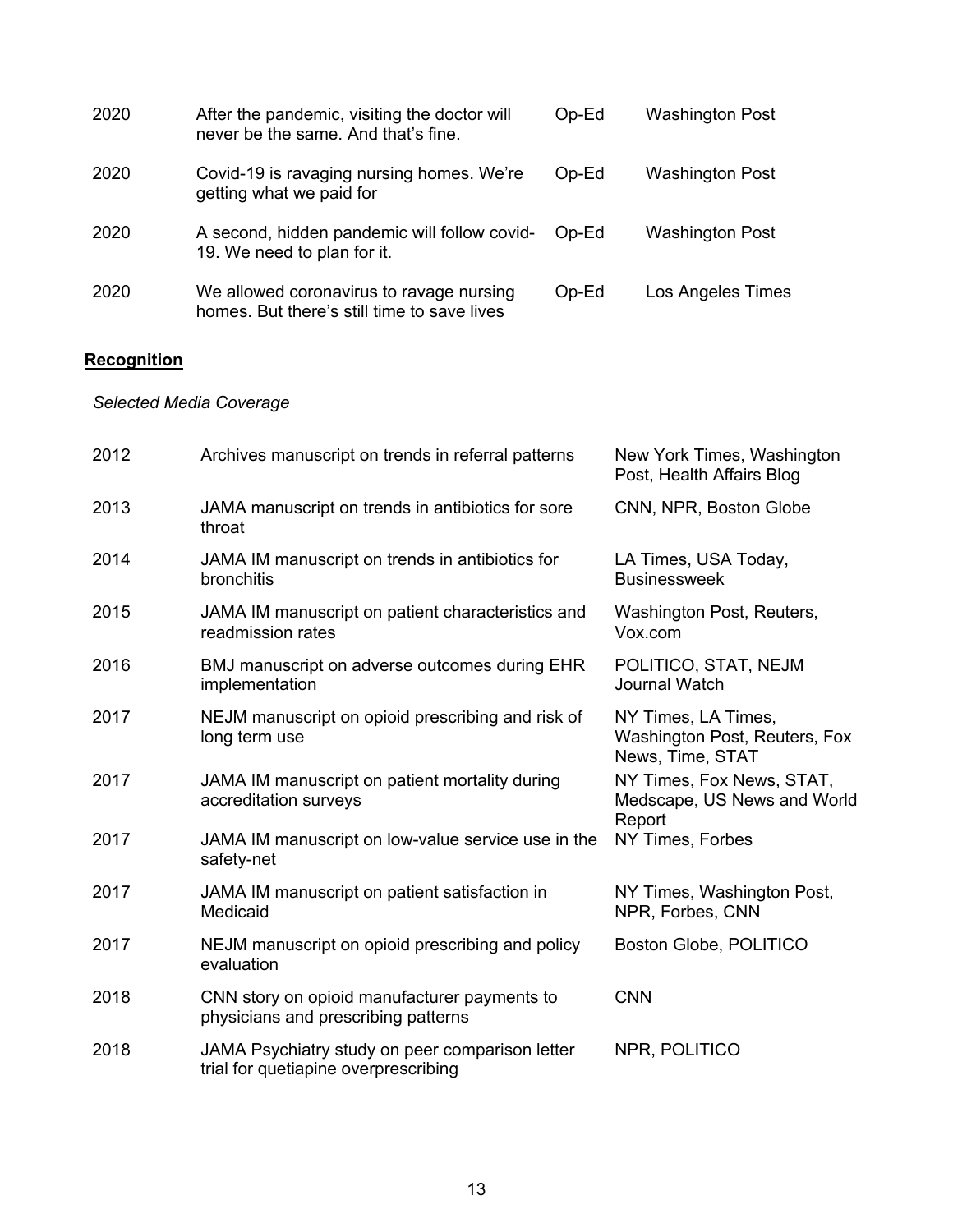| 2018 | JAMA study on trends in telemedicine                                                                           | Reuters, Forbes, POLITICO,<br>Axios, Modern Healthcare,<br><b>Yahoo News</b>                           |
|------|----------------------------------------------------------------------------------------------------------------|--------------------------------------------------------------------------------------------------------|
| 2018 | NEJM study on ADHD diagnosis and classroom<br>context                                                          | NY Times, Wall Street Journal,<br>Associated Press, NPR,<br>Washington Post, Reuters,<br>CNN, Buzzfeed |
| 2019 | NY Times article featuring Health Affairs 2017 and<br>JAMA IM 2018 studies on eConsults                        | <b>NY Times</b>                                                                                        |
| 2019 | Annals of Internal Medicine study on buprenorphine<br>prescribers and wait time                                | AP, NYT, Reuters, HealthDay,<br><b>WBUR</b>                                                            |
| 2019 | JAMA Network Open study on opioid prescribing<br>and appointment time                                          | HealthDay, Modern Healthcare,<br>NPR, Stat                                                             |
| 2019 | Health Affairs study on buprenorphine waiver<br>adoption among nurse practitioners and physician<br>assistants | NPR, Kaiser Health News                                                                                |
| 2020 | Interview following Washington Post "Hidden<br>Pandemic" editorial                                             | <b>NPR Science Friday</b>                                                                              |
| 2020 | Health Affairs study on shortages of staff and PPE<br>in nursing homes                                         | AP, Time, Washington Post,<br>ABC News, Modern Healthcare,<br><b>World Economic Forum</b>              |
| 2020 | JAMA study on access to opioid treatment in<br>residential treatment centers                                   | NPR (WBUR), Axios, MedPage<br>Today (Feature Story)                                                    |
| 2020 | Interviewed as expert for episode on the state of<br>opioid policy                                             | TradeOffs podcast                                                                                      |

### **Report of Scholarship**

#### **Peer-Reviewed Scholarship in print or other media**

#### **Research investigations**

- 1. Hu D, Lu C, Sapozhnikova A, **Barnett M**, Sparrey C, Miclau T, Marcucio RS. Absence of beta3 integrin accelerates early skeletal repair. J Orthop Res. 2010 Jan;28(1):32-37.
- 2. **Barnett ML**, Landon BE, O'Malley AJ, Keating NL, Christakis NA. Mapping physician networks with self-reported and administrative data. Health Serv Res. 2011 Oct 1;46(5):1592-1609.
- 3. **Barnett, ML**, Keating NL, Christakis NA, O'Malley AJ, Landon BE. Reasons for choice of referral physician among primary care and specialist physicians. J Gen Intern Med. 2012 May;27(5):506-512.

Chen AH, Rittenhouse D. The Un-managed System of Medicare Referrals. J Gen Intern Med. 2012;27:87–9.

4. **Barnett ML**, Christakis NA, O'Malley AJ, Onnela JP, Keating NL, Landon BE. Physician patientsharing networks and the cost and intensity of care in US hospitals. Med Care. 2012 Feb;50(2):52.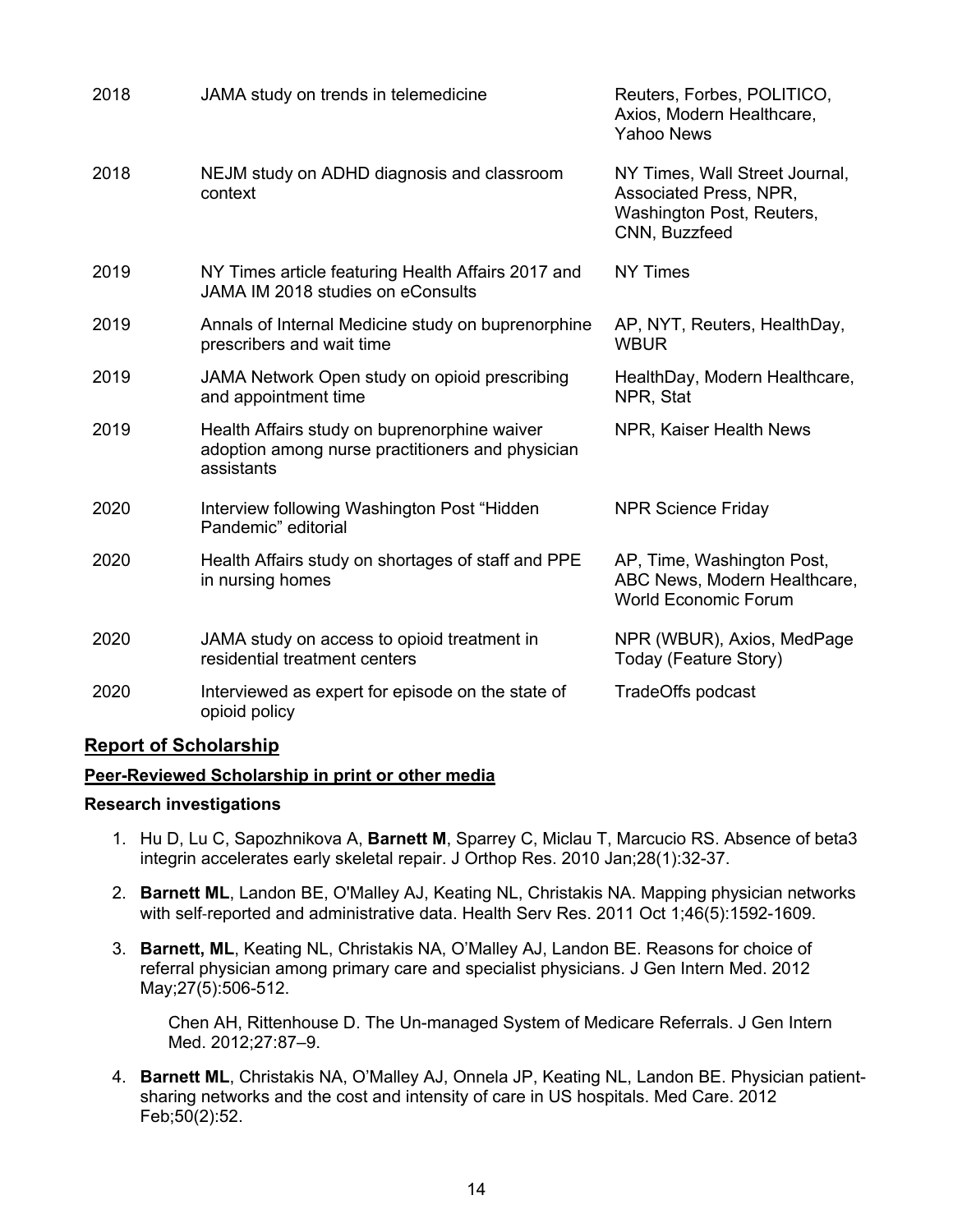5. **Barnett ML**, Song Z, Landon BE. Trends in physician referrals in the United States,1999-2009. Arch Intern Med. 2012 Jan 23;172(2):63-70.

Katz MH. How can we know so little about physician referrals? Arch Intern Med. 2012; 172: 100.

6. Landon BE, Keating NL, **Barnett ML**, Onnela JP, Paul S, O'Malley AJ, Keegan T, Christakis NA. Variation in patient-sharing networks of physicians across the United States. JAMA. 2012 Jul 18;308(3):265-273.

Lewis VA, Fisher ES. Social Networks in Health Care: So Much to Learn. JAMA. 2012;308:294–6.

- 7. Landon BE, Onnela JP, Keating NL, **Barnett ML**, Paul S, O'Malley AJ, Keegan T, Christakis NA. Using administrative data to identify naturally occurring networks of physicians. Med Care. 2013 Aug;51(8):715-721.
- 8. **Barnett ML**, Linder JA. Antibiotic prescribing to adults with sore throat in the United States, 1997-2010. JAMA Intern Med. 2013;174(1):138-140.
- 9. **Barnett ML**, Linder JA. Antibiotic prescribing for adults with acute bronchitis in the United States, 1996-2010. JAMA. 2014 May 21;311(19):2020-2022.
- 10. Greenberg JO, **Barnett ML**, Spinks M, Dudley JF. The "medical neighborhood": integrating primary and specialty care for ambulatory patients. JAMA Intern Med. 2014;174(3):454-457.
- 11. Ostrovsky A, **Barnett ML**. Accelerating change: fostering innovation in healthcare delivery at academic medical centers. Healthc(Amst). 2014 Mar 31;2(1):9-13.
- 12. Berman RA, Elman S, Srivastava PK, Knudsen J, Huppert L, Dempsey K, **Barnett ML**, Powe C, Donelan K. Patient experience of care in a student-faculty collaborative practice. Patient Experience Journal. 2014;1(2):20-25.
- 13. **Barnett ML**, Hsu J, McWilliams JM. Patient characteristics and differences in hospital readmission rates. JAMA Intern Med. 2015 Nov 1;175(11):1803-12.

van Walraven C. The utility of unplanned early hospital readmissions as a health care quality indicator. JAMA Intern Med. 2015;175(11):1812-14.

- 14. **Barnett ML**, Mehrotra A, Frolkis JP, Spinks M, Steiger C, Hehir B, Greenberg JO, Singh H. Implementation of an electronic referral system in a large academic medical center. J Gen Intern Med. 2016 Mar 1;31(3):343-52.
- 15. **Barnett ML**, Mehrotra A, Jena AB. Adverse inpatient outcomes during the transition to a new electronic health record system: observational study. BMJ. 2016 Jul 28;354:i3835.

Wears RL. When hospitals switch to electronic records. BMJ. 2016;354:i3941.

16. **Barnett ML**, Olenski AR, Jena AB. Opioid-prescribing patterns of emergency physicians and risk of long-term use. N Engl J Med. 2017 Feb 16;376(7):663-673.

Letters to the Editor: Opioid Prescribing by Emergency Physicians and Risk of Long-Term Use. N Engl J Med. 2017;376:1895–1896.

Winner of Society of General Internal Medicine's *Best Published Research Paper of 2017* Award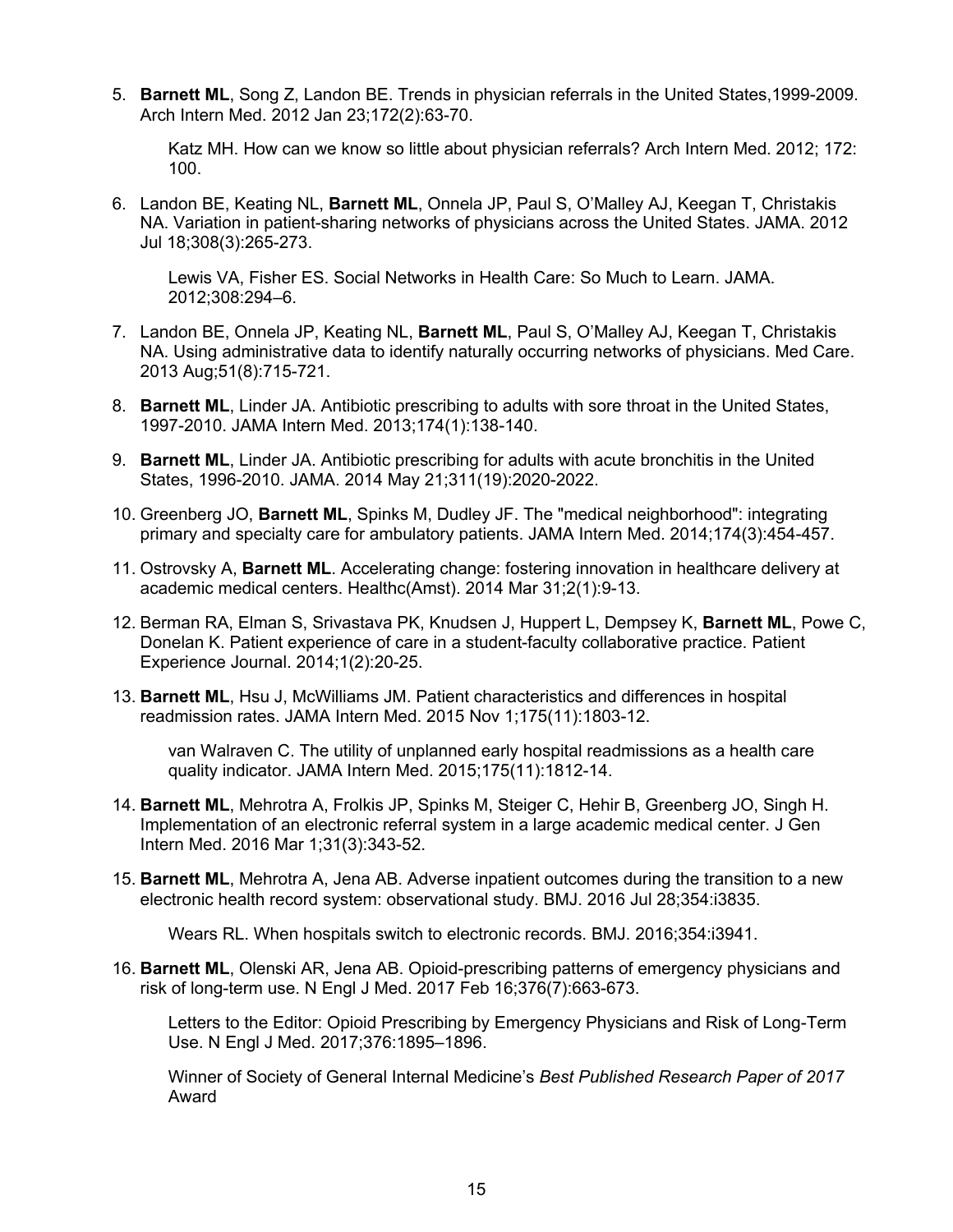17. **Barnett ML**, Yee HF, Mehrotra A, Giboney P. Los Angeles Safety-Net Program eConsult System was rapidly adopted and decreased wait times to see specialists. Health Aff (Millwood). 2017 Mar 1;36(3):492-9.

Letter to the Editor: Moore, R. EConsult Implementation Success Depends on Workflow. http://content.healthaffairs.org/content/36/3/492.abstract/reply#healthaff\_el\_478101 (accessed Oct 9, 2017).

Top 10 Health Affairs Editor's Picks for 2017, January 24, 2018. https://www.healthaffairs.org/do/10.1377/hblog20180122.234694/full/

- 18. **Barnett ML**, Olenski AR, Jena AB. Patient mortality during unannounced accreditation surveys at US hospitals. JAMA Intern Med. 2017 May 1;177(5):693-700.
- 19. **Barnett ML**, Linder JA, Clark CR, Sommers BD. Low-value medical services in the safety-net population. JAMA Intern Med. 2017 Jun 1;177(6):829-37.

Featured in Faculty of 1000: https://f1000.com/prime/727493960 (Accessed October 9, 2017)

20. **Barnett ML**, Song Z, Rose S, Bitton A, Chernew ME, Landon BE. Insurance transitions and changes in physician and emergency department utilization: An observational study. J Gen Intern Med. 2017;32(10):1146-1155.

Dworsky M. Using All-Payer Claims Databases to Study Insurance and Health Care Utilization Dynamics. J Gen Intern Med. 2017 Jul 14; DOI:10.1007/s11606-017-4128-5.

- 21. Ray KN, Martsolf GR, Mehrotra A, **Barnett ML**. Trends in Visits to Specialist Physicians Involving Nurse Practitioners and Physician Assistants, 2001 to 2013. JAMA Intern Med. 2017;177:1213–1216.
- 22. Fernández-Gracia J, Onnela J-P, **Barnett ML**, Eguíluz VM, Christakis NA. Influence of a patient transfer network of US inpatient facilities on the incidence of nosocomial infections. Sci Rep. 2017;7:2930.
- 23. **Barnett ML**, Sommers BD. A National Survey of Medicaid Beneficiaries' Experiences and Satisfaction with Health Care. JAMA Intern Med. 2017;177:378–381.

*JAMA Internal Medicine* Top 10 "Most Talked About Articles in 2017" (http://read.alerts.jamanetwork.com/csb/Public/show/lmyi1--eb9rn-6j6zcjs2)

- 24. **Barnett ML**, McWilliams JM. Changes in Specialty Care Use and Leakage in Medicare Accountable Care Organizations. American Journal of Managed Care. 2018;24(5):e294-e302.
- 25. McEvoy D, **Barnett ML**, Sittig DF, Aaron S, Mehrotra A, Wright A. Changes in hospital bond ratings after the transition to a new electronic health record. J Am Med Inform Assoc. 2018 May 1;25(5):572-574.
- 26. Lee MS, Ray KN, Mehrotra A, Giboney P, Yee HF, **Barnett ML**. Primary Care Practitioners' Perceptions of Electronic Consult Systems: A Qualitative Analysis. JAMA Intern Med. 2018;178(6):782-789.

Gleason N, Ackerman S, Shipman SA. eConsult—Transforming Primary Care or Exacerbating Clinician Burnout? JAMA Intern Med. 2018;178(6):790-791.

27. Carey CM, Jena AB, **Barnett ML.** Patterns of Potential Opioid Misuse and Subsequent Adverse Outcomes in Medicare, 2008-2012. Annals of Internal Medicine. 2018;168(12):837-845.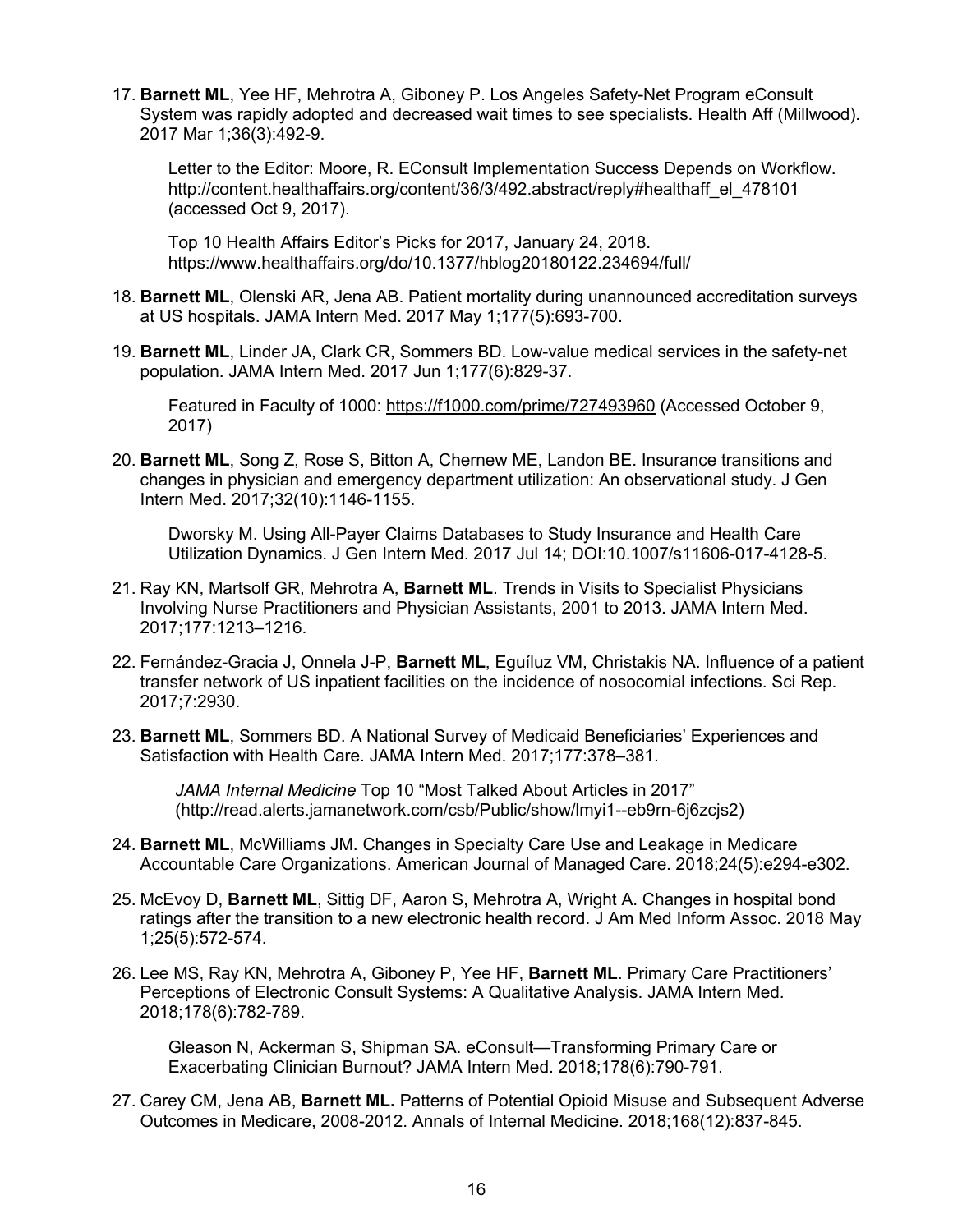Fiellin LE, Fiellin DA. Toward Better Stewardship: Gaining Control Over Controlled Substances. Annals of Internal Medicine. 2018;168(12):883-884.

- 28. Olesen SW, **Barnett ML**, MacFadden DR, Lipsitch M, Grad YH. Trends in outpatient antibiotic use and prescribing practice among US older adults, 2011-15: observational study. BMJ. 2018;362:k3155.
- 29. Sacarny A, **Barnett ML**, Le J, Tetkoski F, Yokum D, Agrawal S. Peer Comparison Letters for High Volume Primary Care Prescribers of Quetiapine in Older and Disabled Adults: A Randomized Clinical Trial, JAMA Psychiatry. 2018;75(10):1003-1011.

Liao JM, Navathe AS. Nudging Physicians to Reduce Quetiapine Using Medicare Letters: Following Letters of the Law? JAMA Psychiatry. 2018;75(10):989-990.

Finalist for 25<sup>th</sup> Annual Health Care Research Award, National Institute for Health Care Management Foundation

Recipient of the 2019 AcademyHealth Publication-of-the-Year Award

- 30. **Barnett ML**, Olenski AR, Thygeson NM, Ishisaka D, Wong S, Jena AB, Mehrotra A. A Health Plan's Formulary Led to Reduced Use Of Extended-Release Opioids But Did Not Lower Overall Opioid Use. Health Affairs. 2018;37(9):1509–1516.
- 31. Roberts ET, Zaslavsky AM, **Barnett ML**, Landon BE, Ding L, McWilliams JM. Assessment of the Effect of Adjustment for Patient Characteristics on Hospital Readmission Rates: Implications for Pay for Performance. JAMA Intern Med. 2018;178(11):1498-1507.
- 32. **Barnett ML**, Clark KL, Sommers BD. State Policies and Enrollees' Experiences In Medicaid: Evidence From A New National Survey. Health Affairs. 2018;37(10):1647–55.
- 33. Layton TJ, **Barnett ML**, Hicks TR, Jena AB. Increased diagnosis and treatment of childhood attention deficit hyperactivity disorder and month of school enrollment. New Engl J Med. 2018;379:2122-2130.
- 34. **Barnett ML**, Song Z, Bitton A, Rose S, Landon BE. Gatekeeping and patterns of outpatient care in the post-health reform era. American Journal of Managed Care. 2018;24(10):e312-e318.
- 35. **Barnett ML**, Ray KN, Souza J, Mehrotra A. Trends in telemedicine use in a large commercially insured population, 2005-2017. JAMA. 2018;320(20):2147-2149.
- 36. Olesen SW, **Barnett ML**, MacFadden DR, Brownstein JS, Hernandez-Diaz S, Lipsitch M, Grad YH. Trends in outpatient antibiotic use and prescribing practice among US older adults, 2011- 15: observational study. eLife. 2018;7.pii:e39435.
- 37. Agarwal SD, **Barnett ML**, Souza J, Landon BE. Adoption of Medicare's Transitional Care Management and Chronic Care Management Codes in Primary Care. JAMA. 2018;320(24):2596-2597.
- 38. **Barnett ML**, Wilcock A, McWilliams JM, Epstein AM, Joynt-Maddox KE, Orav EJ, Grabowski DC, Mehrotra A. Two Year Evaluation of Mandatory Bundled Payments for Joint Replacement. NEJM. 2019;380(3):252-262.
- 39. **Barnett ML**, Boddupalli D, Nundy S, Bates DW. Comparative Accuracy of Diagnosis by Collective Intelligence of Multiple Physicians vs Individual Physicians. JAMA Netw Open. 2019;2(3):e190096–e190096.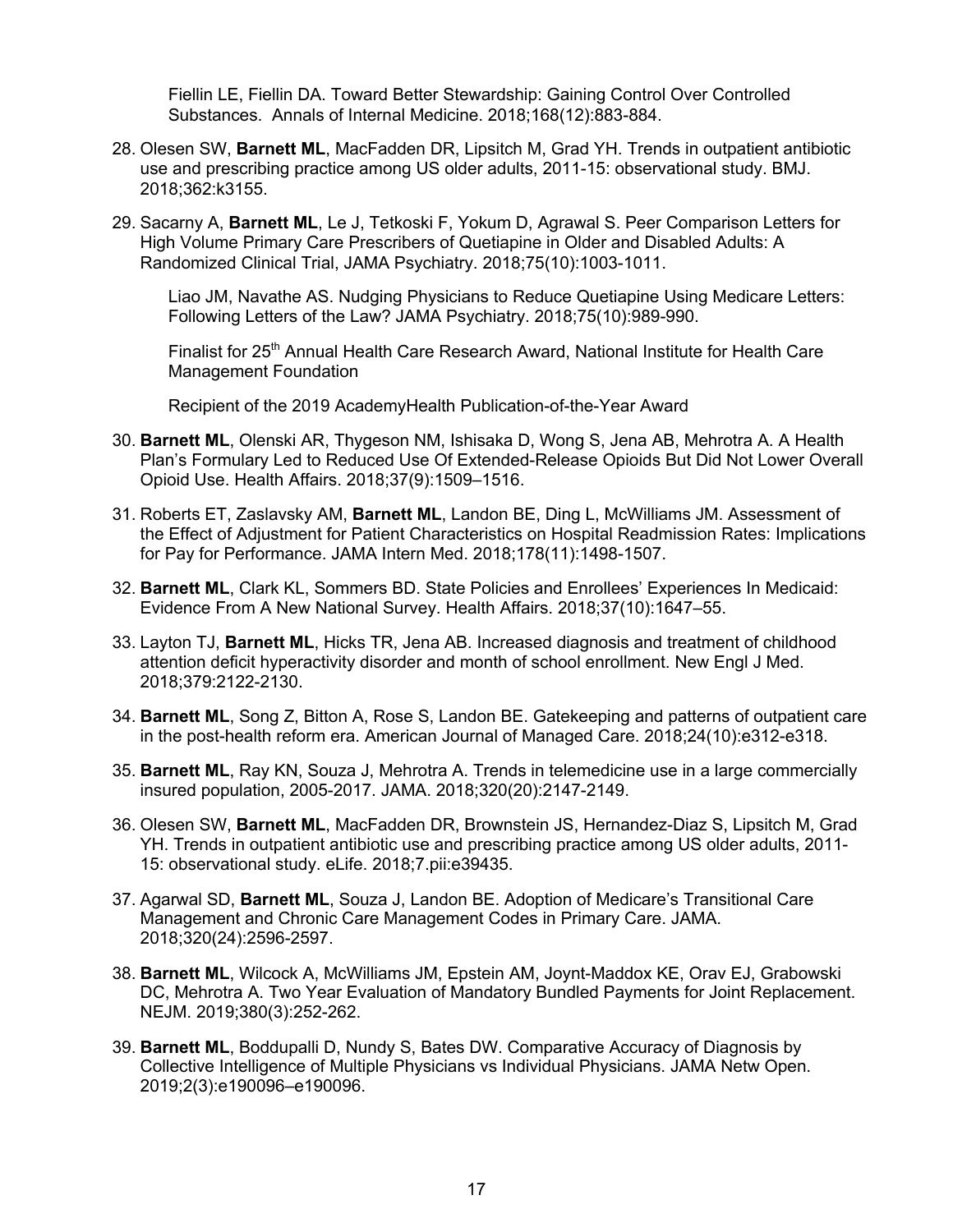Fihn SD. Collective Intelligence for Clinical Diagnosis—Are 2 (or 3) Heads Better Than 1? JAMA Network Open. 2019;2(3):e191071–e191071.

- 40. Garcia Mosqueira A, Rosenthal M, **Barnett ML**. The Association Between Primary Care Physician Compensation and Patterns of Care Delivery, 2012-2015. INQUIRY: The Journal of Health Care Organization, Provision, and Financing. 2019;56:004695801985496.
- 41. **Barnett ML**, Zhao X, Fine MJ, Thorpe CT, Sileanu FE, Cashy, JP, Mor MK, Radomski TR, Hausmann LR, Good CB, Gellad WF. Emergency Physician Opioid Prescribing and Risk of Long-term Use in the Veterans Health Administration: an Observational Analysis. Journal of General Internal Medicine. 2019;34(8):1522-1529.
- 42. **Barnett ML**, Hicks TR, Jena AB. Prescription Patterns of Family Members After Discontinued Opioid or Benzodiazepine Therapy of Users. JAMA Internal Medicine. 2019;179(9):1290-1292.
- 43. Sacarny A, Olenski AR, **Barnett ML**. Association of Quetiapine Overuse Letters With Prescribing by Physician Peers of Targeted Recipients: A Secondary Analysis of a Randomized Clinical Trial. JAMA Psychiatry. 2019;201976(10):1094–1095.
- 44. Beetham T, Saloner B, Wakeman SE, Gaye M, **Barnett ML**. Access to Office-Based Buprenorphine Treatment in Areas With High Rates of Opioid-Related Mortality: An Audit Study. Annals of Internal Medicine. 2019;171(1):1.

Lagisetty PA, Bohnert A. Role of an Accurate Treatment Locator and Cash-Only Practices in Access to Buprenorphine for Opioid Use Disorders. Annals of Internal Medicine. 2019;171(1):58.

Selected as one of 10 "Best of 2019" papers by Annals of Internal Medicine (https://annals.org/aim/pages/best-of-2019)

- 45. Wilcock A, **Barnett ML**, McWilliams JM, Grabowski DC, Mehrotra A. Association Between Medicare's Mandatory Joint Replacement Bundled Payment Program and Post–Acute Care Use in Medicare Advantage. JAMA Surgery, Published Online Oct 2, 2019.
- 46. Neprash HT, **Barnett ML**. Association of Primary Care Clinic Appointment Time with Opioid Prescribing. JAMA Network Open. 2019;2(8):E1910373.
- 47. Baum A, **Barnett ML**, Wisnivesky J, Schwartz MD. Association Between a Temporary Reduction in Access to Health Care and Long-term Changes in Hypertension Control Among Veterans After a Natural Disaster. JAMA Netw Open 2019;2(11):e1915111–e1915111.
- 48. McWilliams JM, **Barnett ML**, Roberts ET, Hamed P, Mehrotra A. Did Hospital Readmissions Fall Because Per Capita Admission Rates Fell? Health Affairs 2019;38(11):1840–4.
- 49. Tsai AC, Kiang MV, **Barnett ML**, Beletsky L, Keyes KM, McGinty EE, Smith LR, Strathdee SA, Wakeman SE, Venkataramani AS. Stigma as a fundamental hindrance to the United States opioid overdose crisis response. PLOS Medicine 2019;16(11):e1002969.
- 50. **Barnett ML**, Lee D, Frank RG. In Rural Areas, Buprenorphine Waiver Adoption Since 2017 Driven By Nurse Practitioners And Physician Assistants. Health Affairs 2019;38(12):2048–56.
- 51. Agarwal SD, **Barnett ML**, Souza J, Landon BE. Medicare's Care Management Codes Might Not Support Primary Care As Expected. Health Affairs 2020;39(5):828–36.
- 52. Wen H, **Barnett ML**, Saloner B. Clinical Risk Factors for COVID-19 Among People With Substance Use Disorders. Psychiatric Services, 2020;appi.ps.202000215.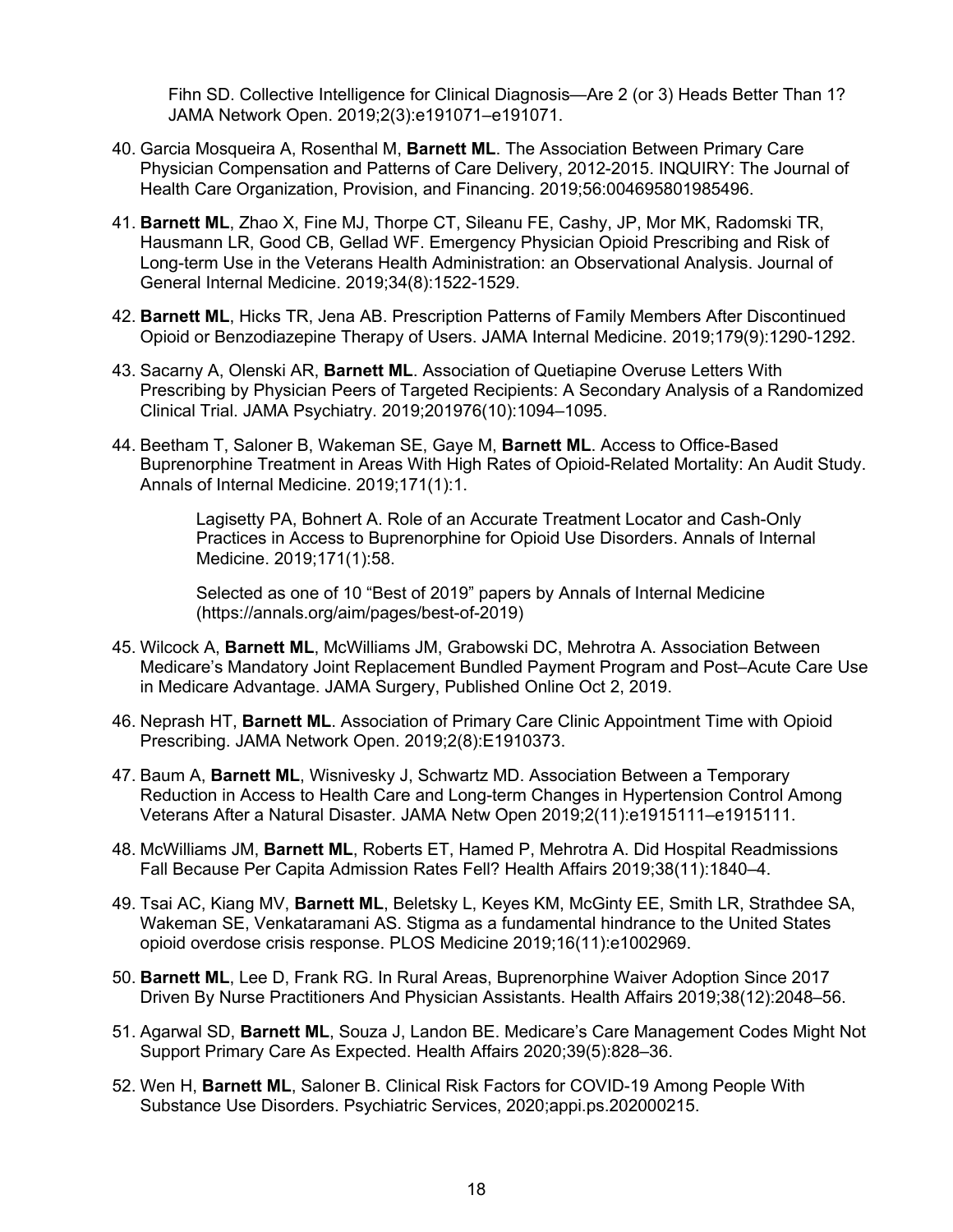- 53. Uscher-Pines L, Cantor J, Huskamp HA, Mehrotra A, Busch A, **Barnett ML**. Adoption of telemedicine services by substance abuse treatment facilities in the US. Journal of substance abuse treatment 2020;117:108060.
- 54. Sinaiko AD, **Barnett ML**, Gaye M, Soriano M, Mulvey T, Hochberg E. Association of Peer Comparison Emails With Electronic Health Record Documentation of Cancer Stage by Oncologists. JAMA Network Open 2020;3(10):e2015935–e2015935.
- 55. Shi Z, **Barnett ML**, Jena AB, Ray KN, Fox KP, Mehrotra A. Association of a clinician's antibiotic prescribing rate with patients' future likelihood of seeking care and receipt of antibiotics. Clinical Infectious Diseases 2020;
- 56. Mehrotra A, Ray K, Brockmeyer DM, **Barnett ML**, Bender JA. Rapidly converting to "virtual practices": outpatient care in the era of Covid-19. NEJM catalyst innovations in care delivery 2020;1(2).
- 57. McGarry BE, Grabowski DC, **Barnett ML**. Severe Staffing And Personal Protective Equipment Shortages Faced By Nursing Homes During The COVID-19 Pandemic. Health Affairs 2020;39(10):1812–1821.
- 58. Kissler SM, Klevens RM, **Barnett ML**, Grad YH. Distinguishing the roles of antibiotic stewardship and reductions in outpatient visits in generating a five-year decline in antibiotic prescribing. Clinical Infectious Diseases 2020;
- 59. Ding X, **Barnett ML**, Mehrotra A, Miller T. Methods for Extracting Information from Messages from Primary Care Providers to Specialists. In: Proceedings of the First Workshop on Natural Language Processing for Medical Conversations. 2020. p. 1–6.
- 60. Beetham T, Saloner B, Gaye M, Wakeman SE, Frank RG, **Barnett ML**. Therapies Offered at Residential Addiction Treatment Programs in the United States. JAMA 2020;324(8):804–806.
- 61. **Barnett ML**, Hu L, Martin T, Grabowski DC. Mortality, Admissions, and Patient Census at SNFs in 3 US Cities During the COVID-19 Pandemic. JAMA 2020;324(5):507.
- 62. Sabety A, Jena AB, **Barnett ML**. Changes in Health Care Utilization and Outcomes After Turnover in Primary Care. Accepted, JAMA Internal Medicine, 2020.
- 63. **Barnett ML**, Joynt Maddox KE, Orav EJ, Grabowski DC, Epstein AE. Association of Skilled Nursing Facility Participation in a Bundled Payment Model With Institutional Spending for Joint Replacement Surgery. Accepted, JAMA, 2020.
- 64. Huskamp HA, Busch AB, Uscher-Pines L, **Barnett ML**, Riedel L, Mehrotra A. Treatment of Opioid Use Disorder in the Context of the COVID-19 Pandemic. Accepted, JAMA, 2020.
- 65. Patel SY, Mehrotra A, Huskamp HA, Uscher-Pines L, Ganguli I, **Barnett ML**. Trends in Outpatient Care Delivery and Telemedicine During the COVID-19 Pandemic in the United States. Accepted, JAMA Internal Medicine, 2020.
- 66. McGarry BE, SteelFisher GK, Grabowski DC, **Barnett ML**. Covid-19 Test Turnaround Time for Residents and Staff in US Nursing Homes. Accepted, JAMA Internal Medicine, 2020.

### **Non-peer reviewed scholarship in print or other media**

#### **Proceedings of meetings or other non-peer reviewed scholarship**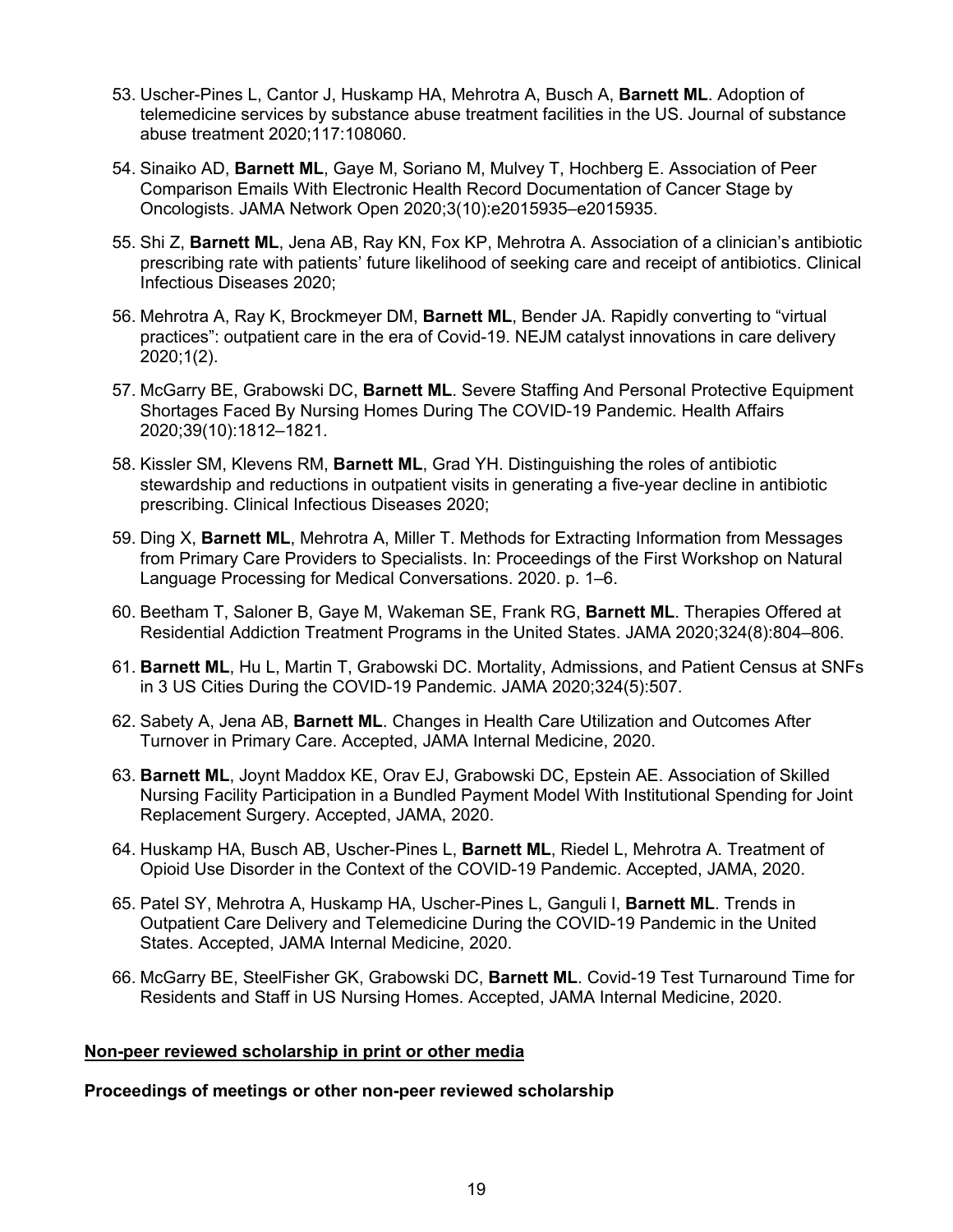1. **Barnett ML**. Doors. Acad Med. 2009 Nov;84(11):1560-1

### **Perspectives and Viewpoints**

- 1. Song Z, Sequist TD, **Barnett ML**. Patient Referrals: A Linchpin for Accountable Care, JAMA. 2014;312(6):597-8.
- 2. **Barnett ML**, Grabowski DC, Mehrotra A. Home-to-Home Time Measuring What Matters to Patients and Payers. N Engl J Med. 2017;377:4–6.
- 3. **Barnett ML**, Gray J, Zink A, Jena AB. Coupling Policymaking with Evaluation The Case of the Opioid Crisis. N Engl J Med. 2017 Dec 14;377(24):2306-2309.
- 4. Wakeman SE, **Barnett ML**. Primary Care and the Opioid-Overdose Crisis Buprenorphine Myths and Realities. New Engl J Med. 2018;379(1):1-5.
- 5. **Barnett ML**, Grabowski DC, Mehrotra A. Post-Acute Care: The Piggy Bank for Savings in Alternative Payment Models? N Engl J Med. 2019;381(4):302-303.
- 6. **Barnett ML.** Opioid Prescribing in the Midst of Crisis Myths and Realities. N Engl J Med. 2020; 382 (12), 1086.
- 7. **Barnett ML**, Grabowski DC. Nursing homes are ground zero for COVID-19 pandemic. JAMA Health Forum. 1 (3), e200369.
- 8. Mehrotra A, Ray KN, Brockmeyer DM, **Barnett ML**, Bender JA. Rapidly converting to "virtual practices": outpatient care in the era of covid-19. NEJM Catalyst Innovations in Care Delivery. 2020; 1 (2).
- 9. **Barnett ML**, Mehrotra A, Landon BE. Covid-19 and the Upcoming Financial Crisis in Health Care. NEJM Catalyst Innovations in Care Delivery. 2020; 1(2).
- 10. Cramer JD, **Barnett ML**, Anne S, et al. Nonopioid, Multimodal Analgesia as First-line Therapy After Otolaryngology Operations: Primer on Nonsteroidal Anti-inflammatory Drugs (NSAIDs): Otolaryngology–Head and Neck Surgery, Published Online August 18, 2020

### **Reviews, chapters, monographs and editorials**

- 1. Sheldon LK, **Barnett ML**. Anxiety and Uncertainty. In: Lester J, Schmitt P, eds. Cancer Rehabilitation and Survivorship: Transdisciplinary Approaches to Personalized Care. Pittsburgh (PA): Oncology Nursing Society. 2011:165-74.
- 2. **Barnett ML**, Choudhry NK. Practicing evidence based medicine, in Scientific American Medicine, Singh AK, editor. Hamilton (ON): Decker Intellectual Properties. 2015.
- 3. **Barnett ML**. Capsule Commentary on Navathe, et al., Do Changes in Post-acute Care Use at Hospitals Participating in an Accountable Care Organization Spillover to all Medicare Beneficiaries? J Gen Intern Med. 2018;33(6):943-943.
- 4. **Barnett ML**, Improving Network Science in Health Services Research. J Gen Intern Med. 2019;DOI:10.1007/s11606-019-05264-4
- 5. **Barnett ML**, Landon BE. Achieving Success under Payment Reform. More Questions than Answers. JAMA Netw Open. 2019;2(7):E196947.
- 6. **Barnett ML**, Huskamp HA. Telemedicine for Mental Health in the United States: Making Progress, Still a Long Way to Go. Psych Services, Published Online, December 18, 2019
- 7. Worsham CM, **Barnett ML.** What Role Do Families Play in the Opioid Epidemic? JAMA Netw Open, 2020; 3 (3), e201108.